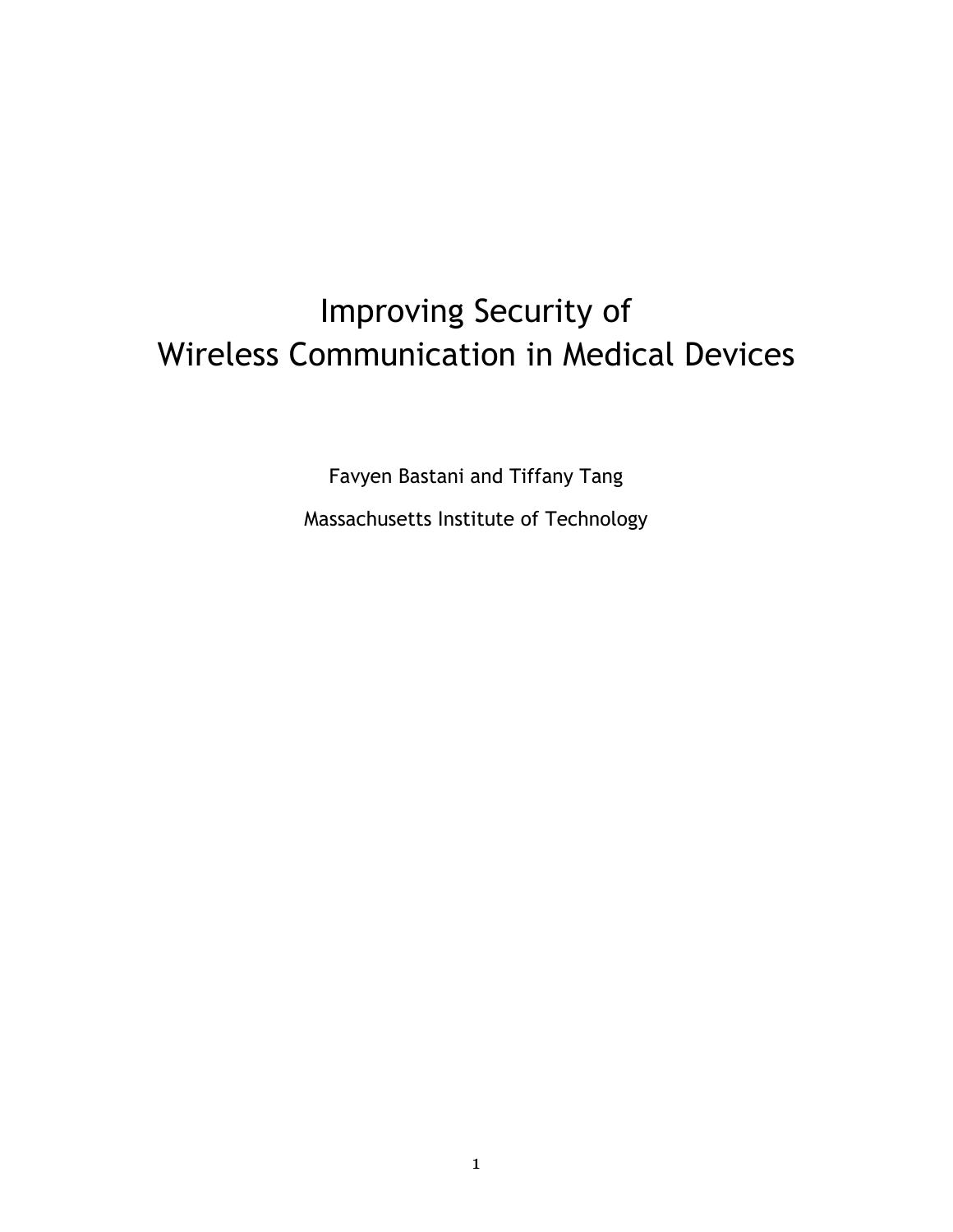### Executive Summary

Advancing medical technology has enabled the production of *medical devices* that are externally attached to or implanted inside patients. These devices treat a wide range of conditions, including insulin pumps for diabetes mellitus and pacemakers for various heart conditions. Recently, medical devices have adopted wireless technology to facilitate communication with programmer devices that issue commands to adjust treatment or retrieve sensor data.

While wireless communication has made interaction with medical devices both easier and safer for doctors (for implanted devices, needles previously had to be inserted into patients to carry signals), it has also introduced new security risks. A majority of medical devices implement little to no command authorization and encryption schemes, meaning that malicious attackers can remotely extract sensitive health information from medical devices, or even take control of the device to issue possibly fatal commands.

Security researchers have designed numerous schemes to enforce the security of medical device wireless communication, ranging from shared key derivation algorithms to external wearable devices that handle encryption and authorization. Virtually all such schemes require protocol standardization to make widespread adoption possible, but no standardization organization exists.

Meanwhile, existing regulation gives medical device manufacturers little incentive to improve the security of their devices. Most applicable policy takes the form of guidelines that manufacturers are not required to follow. Since the economic environment pushes for more features and increased device reliability, manufacturers do not adequately consider security when designing devices.

In this paper, we argue that economic, technological, and regulatory factors exacerbate the state of wireless security in current medical devices. From our analysis, we lay out our two-fold recommendations to improving security: first, the Food and Drug Administration (FDA) should require detailed security incident reporting and open investigations following incidents; second, the FDA should encourage the establishment of a multi-stakeholder group tasked with facilitating communication among manufacturers, researchers, health organizations, and regulatory agencies, and standardizing secure protocols.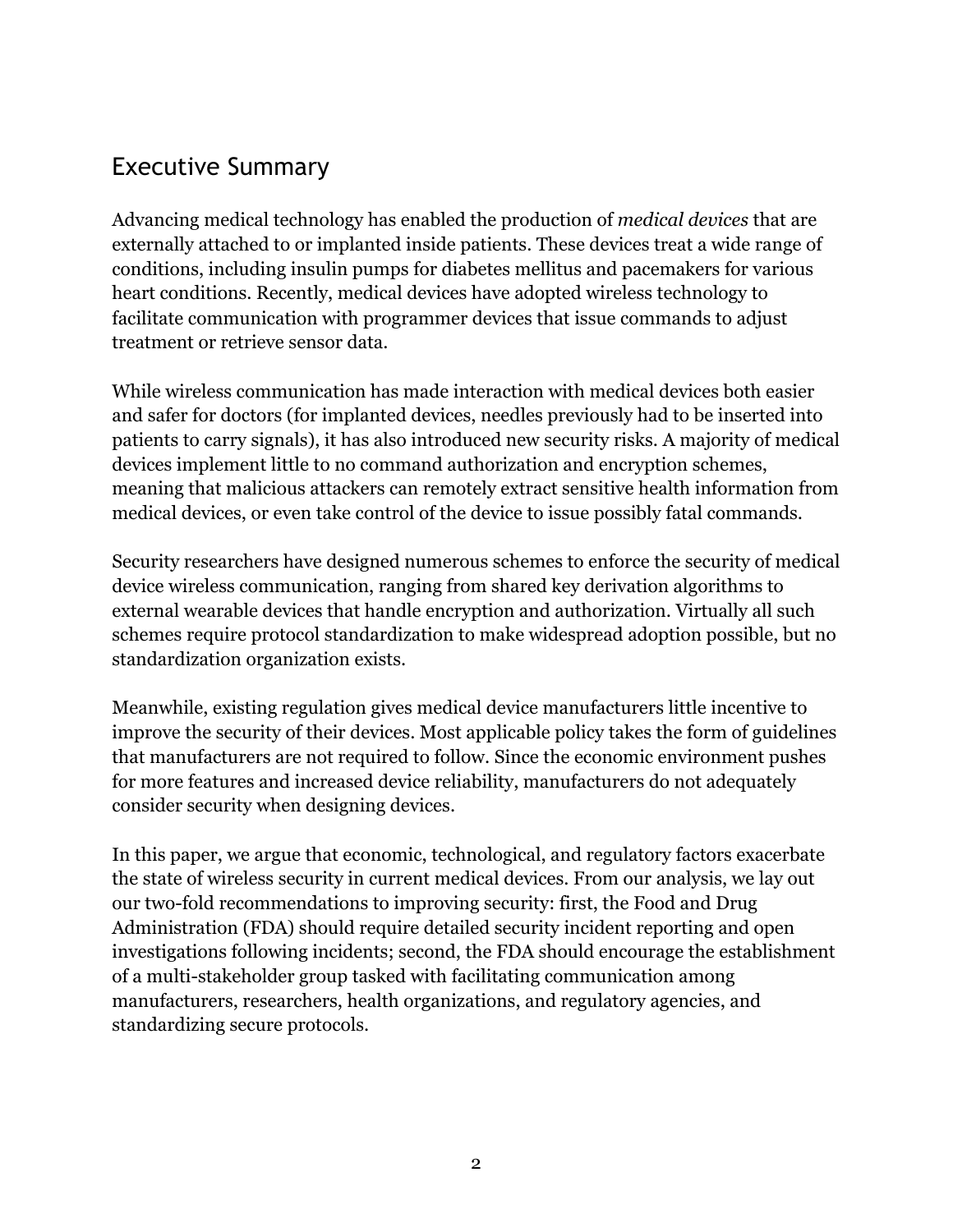# Table of Contents

| <b>Executive Summary</b>                                   | $\mathbf{2}$ |
|------------------------------------------------------------|--------------|
| <b>Table of Contents</b>                                   | 3            |
| Introduction                                               | 4            |
| 1. Current Regulation                                      | 6            |
| 1.1 Health Insurance Portability and Accountability Act    | 6            |
| 1.2 Food and Drug Administration                           | 8            |
| 2. Economic Incentives                                     | 9            |
| 2.1 Trends of the United States Medical Device Industry    | 9            |
| 2.2 Preemption Clause                                      | 10           |
| 2.3 Design Process                                         | 11           |
| 3. Wireless Security Technology                            | 12           |
| 3.1 Keys from Biological Fingerprints                      | 12           |
| 3.2 IMDShield                                              | 15           |
| 3.3 IMDGuard                                               | 17           |
| 3.4 Standardizing Protocols and Facilitating Collaboration | 19           |
| 4. Recommendations                                         | 20           |
| 4.1 Responding to Security Vulnerability Disclosures       | 20           |
| 4.2 Multi-stakeholder Organization                         | 22           |
| 5. Conclusions                                             | 25           |
| References                                                 | 25           |
|                                                            |              |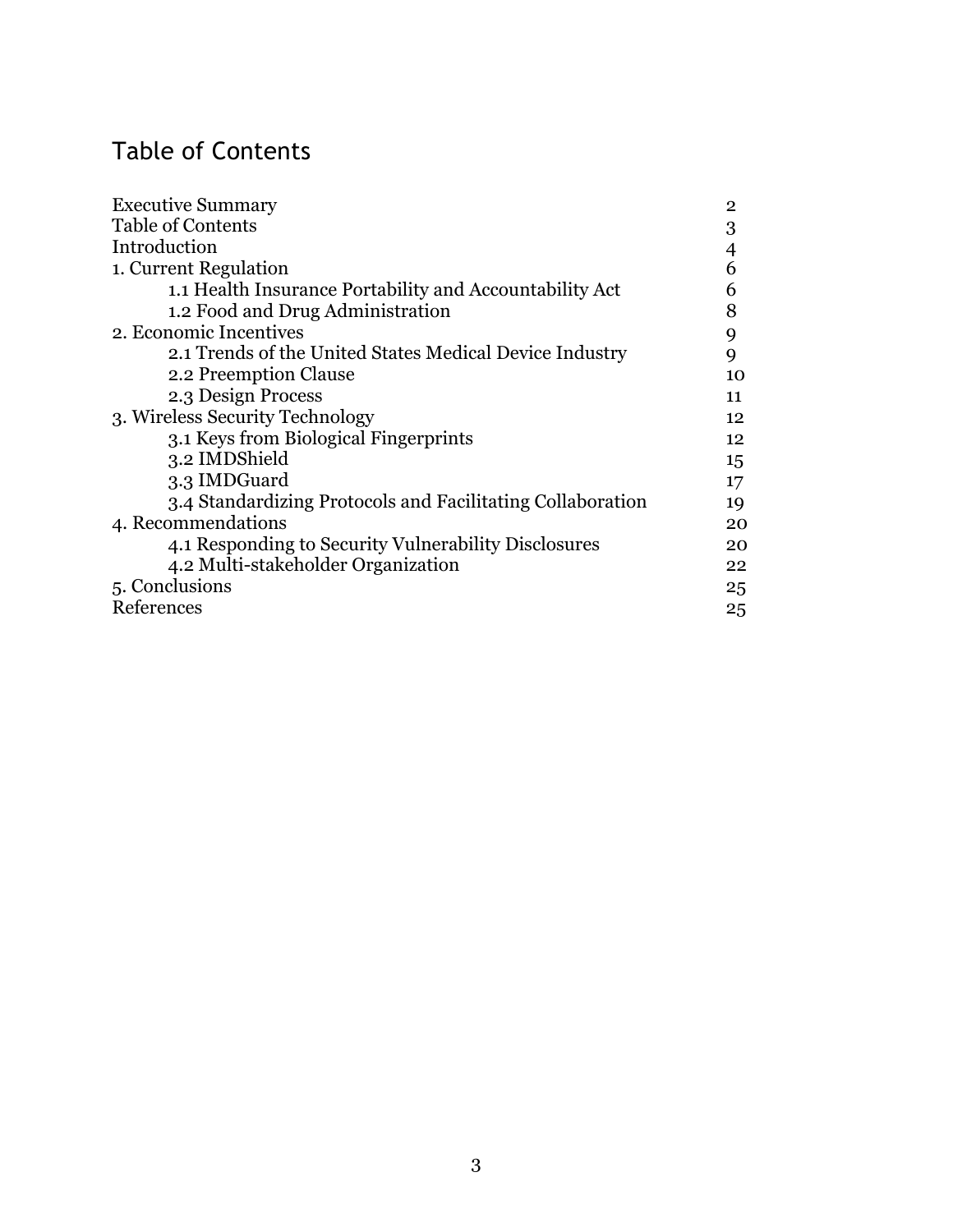### Introduction

In today's technologically advanced world, medical devices have become ubiquitous. These devices, including automated insulin pumps and pacemakers that allow many people to lead normal and healthy lifestyles, have grown increasingly complex in design. These devices typically have strong reliability guarantees and are able to operate for years if not decades while implanted in a patient; however, security features such as encryption schemes and user authentication are often not well planned. Even when security features are implemented, careful design choices must be made in order to allow doctors to easily access their patients' devices while keeping potential attackers out. As devices grow more and more intrusive, it is imperative that we focus on providing security guarantees for the individuals that use them.

In fact, security vulnerabilities in wireless-connected medical devices are widespread and severe. Not only do security vulnerabilities threaten patient confidentiality, they also often involve the processing of unauthorized and potentially fatal commands. For example, several pacemakers implement little to no security in wireless communication despite allowing control commands to be transmitted wirelessly, meaning a malicious attacker can easily spoof a command that triggers the vulnerable pacemaker to send deadly shocks to a patient [1]. Attackers can similarly command insulin pumps to manipulate dosage and other settings without the patient's knowledge [2].

Given the vast number of these critical vulnerabilities, the security of wireless communication in current medical devices is clearly inadequate. In this paper, we investigate economic, regulatory, and technological factors contributing to the prevalence of security flaws. Based on this analysis, we then propose policy changes to encourage the adoption and standardization of innovative security defense mechanisms, and to accelerate manufacturers' responses to security threats by requiring detailed security incident reporting to the U.S. Food and Drug Administration (FDA).

One key reason for the continued existence of security issues stems in part from the inherent complexity of achieving security in medical devices. Implanted medical devices (IMDs) are particularly difficult to access physically. When a security vulnerability is disclosed to the manufacturer, applying updates would require extracting the device from the patient's body if the device does not have wireless update capabilities (which is often difficult to implement in small devices). Besides issues with updates, it is also difficult to pack enough computational resources inside implanted and other medical devices to be able to handle the full range of cryptographic operations needed to securely authenticate commands [3].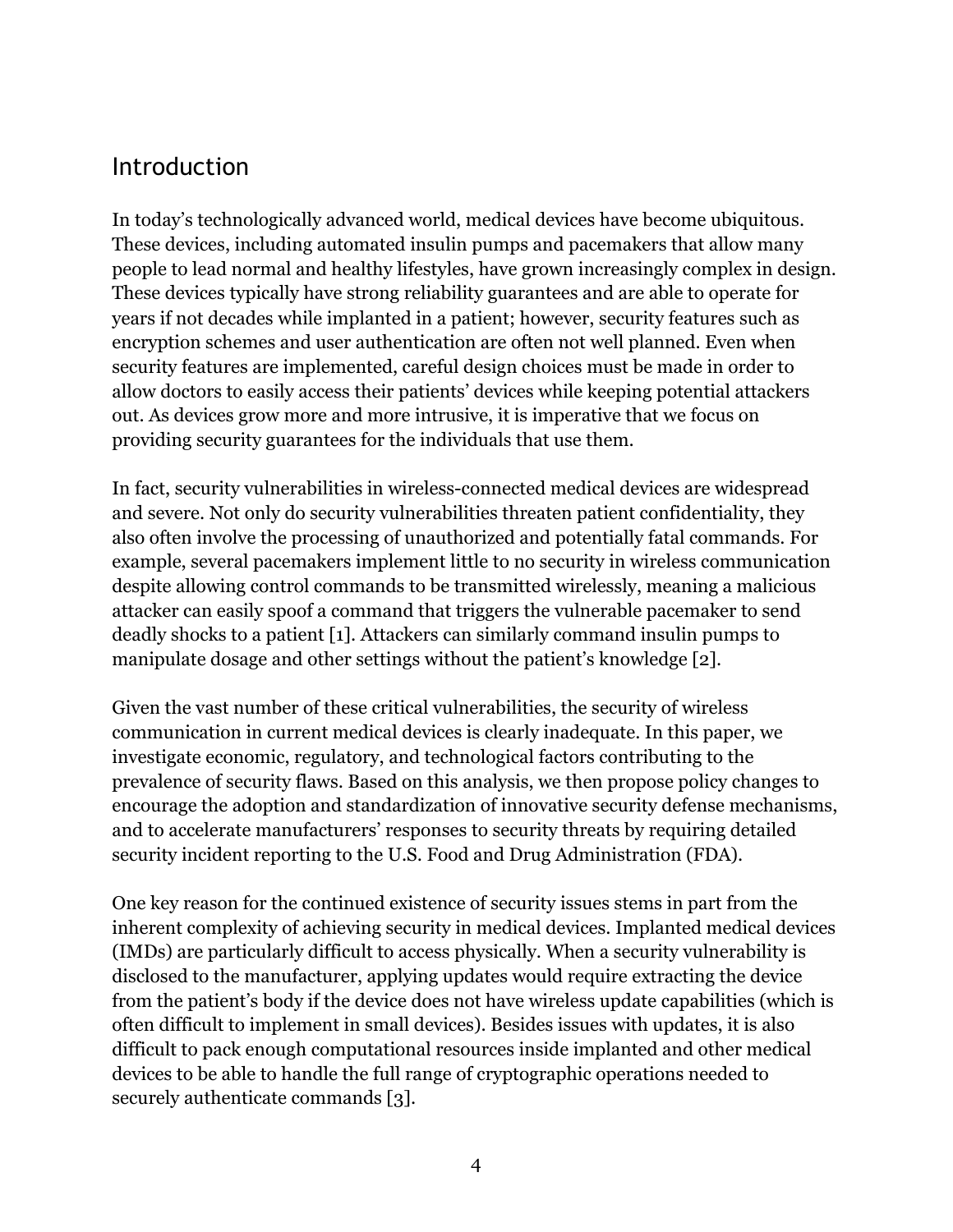Even when security vulnerabilities are found, manufacturers often leave them unpatched; instead, manufacturers focus their resources on developing new devices, and may not even maintain development teams for old devices. Increased government regulation is needed to outweigh the economic incentive for manufacturers to ignore security threats; while publicity is generally a sufficient consideration for high-profile industries such as cloud application providers, negative publicity often does not significantly impact medical device manufacturers' sales as patients generally accept whatever devices their doctors prescribe.

Additionally, a large communication barrier between researchers and manufacturers exists, preventing widespread adoption of medical device wireless security innovations. We consider three recent innovations in particular: shielding devices via a wireless jamming system, simplifying encryption of communication between devices by using biometric fingerprints as keys, and offloading computationally intensive cryptographic tasks to an external device. Without coordination between research teams and standardization of inter-device communication protocols, these security systems are not practical.

In Section 1, we assess current regulation of medical devices (primarily by the FDA) and analyze reasons for its ineffectiveness. In Section 2, we consider economic incentives that push companies towards releasing new medical devices with improved reliability and other features, but without incorporating security into their design. In Section 3, we examine the three innovations in medical device wireless security mentioned above and identify why they have not been adopted by manufacturers. In Section 4, we lay out our policy recommendations: first, the FDA should accept security incident reports from both manufacturers and third parties (such as security researchers), and open an investigation for each valid report; second, the FDA should support the establishment of a multi-stakeholder organization tasked with standardizing secure medical device wireless communication systems and facilitating joint efforts among various manufacturers and security researchers. Finally, we draw overall conclusions in Section 5.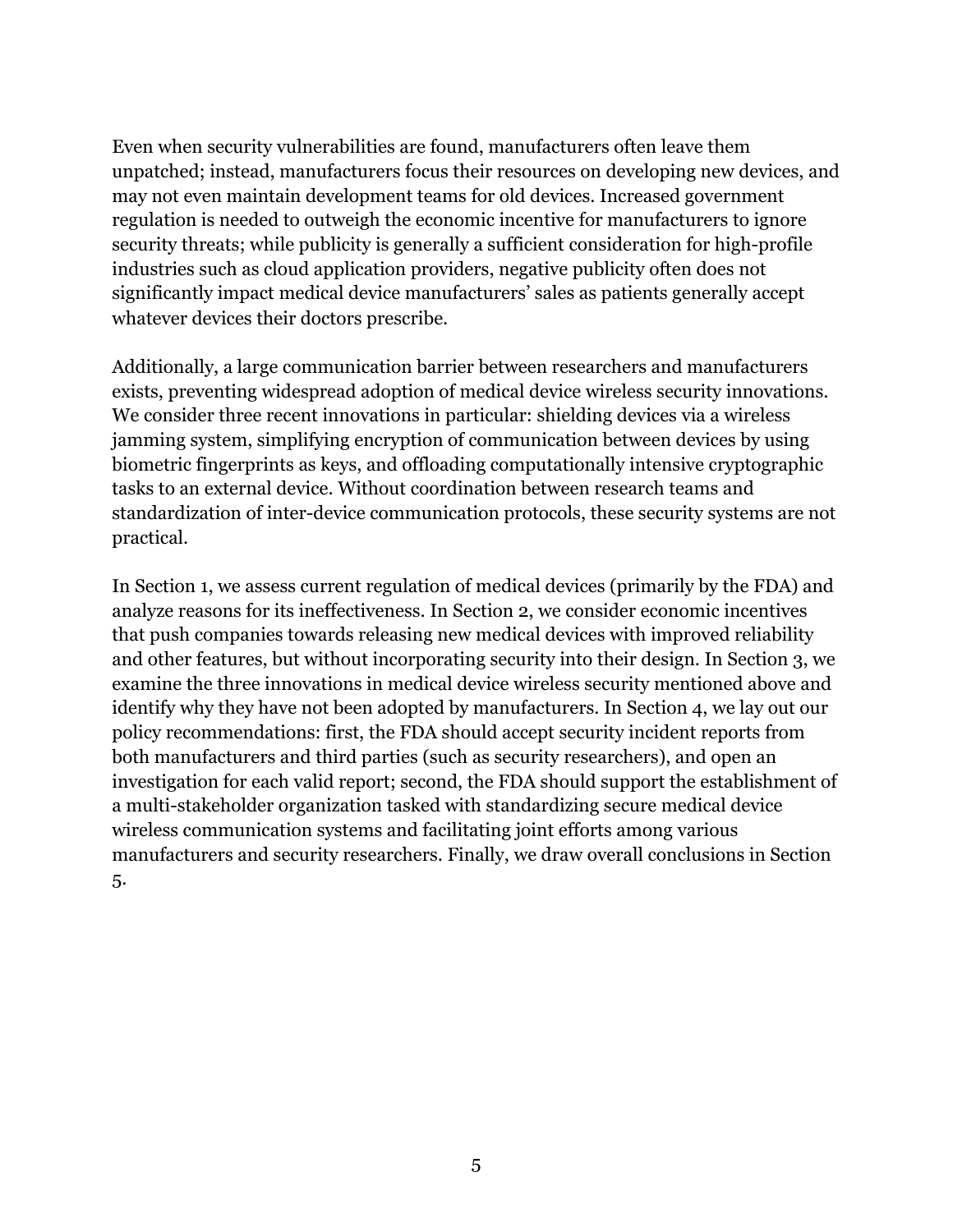## 1. Current Regulation

Current government regulation of medical devices in the United States primarily consists of the Health Insurance Portability and Accountability Act (HIPAA) and policies enforced by the U.S. Food and Drug Administration (FDA). As we will show, neither of these is adequate to stimulate companies to invest more resources in improving medical device wireless security: HIPAA does not apply to most security vulnerabilities, and FDA regulation is either optional or weak.

#### 1.1 HIPAA

HIPAA was signed into law in 1996 with two distinct goals: to enforce confidentiality of patient health information, especially when transmitted between health care organizations ("accountability"), and to reform health insurance to promote availability of coverage and prevent discrimination based on medical history ("portability") [4].

We will focus on the accountability portion of HIPAA, composed of the Privacy Rule and the Security Rule, which stemmed largely from growing concerns in the 1990's over a possible collision between advancing technology and patient privacy. Note that HIPAA legislation simply required the U.S. Department of Health and Human Services (HHS) to develop regulations in privacy and security areas; thus, in actuality, the Privacy Rule and Security Rule were established by HHS, although today they are commonly referred to as a part of HIPAA.

HIPAA's Privacy Rule set a balance between adequately protecting private health information and ensuring such information can still be accessed for providing quality health care, as well as for public health purposes. It defines *protected health information* as "individually identifiable health information," including health conditions, details of health care, and identifying information recorded along with health records [5]. The Privacy Rule then lays out specific rules defining ways that protected health information may be used, along with mandating that medical record holders provide patients with access to their data [6].

Complementing the Privacy Rule, HIPAA's Security Rule lists standards forming a minimum appropriate level of security safeguards that health organizations must follow when electronically storing or transmitting protected health information [6]. In addition to mandating that organizations conduct ongoing risk analysis to address potential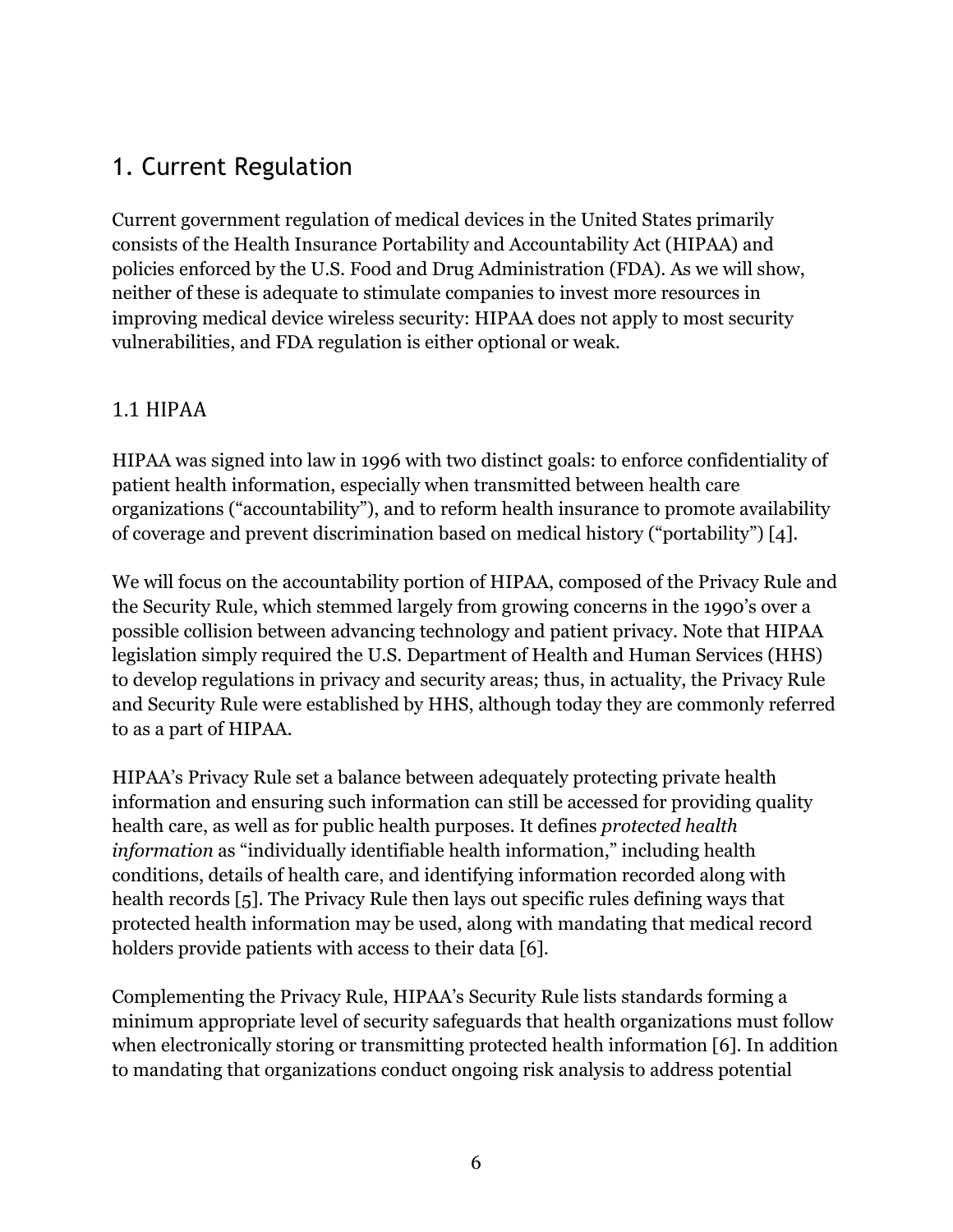threats to data confidentiality, the Security Rule includes administrative, physical, and technical safeguards that must be followed.

- **Administrative safeguards**: health organizations must establish administrative policies that identify the conditions under which access to data is authorized, and conduct workforce training to ensure compliance with those policies.
- **Physical safeguards**: access to facilities and workstations where protected health information is stored or accessed should be restricted. Records should be kept to track movement of electronic media containing protected information.
- **Technical safeguards**: require implementation of technology to audit accesses to health information, ensure data integrity, and secure data during transmission.

Additionally, HIPAA was extended in 2013 with the omnibus final rule, clarifying that medical device manufacturers are considered business associates and thus also must comply with HIPAA [7].

While HIPAA does succeed in defining how and when personal health information can be stored or transmitted, two critical issues severely reduce its usefulness in regulating wireless communication in medical devices: HIPAA's inapplicability to security issues that don't impact privacy, and a lack of enforcement by HHS.

First, medical device vulnerabilities relating to the acceptance of unauthorized commands, which can lead to patient injury or even death, do not involve exposure of protected data, and thus fall entirely outside the scope of HIPAA [8]. Thus, even though HIPAA's Security Rule specifies cryptographic techniques that should be used in network transmissions, manufacturers producing medical devices that do not transmit sensitive data are not currently specifically required to utilize these techniques. Furthermore, since HIPAA's primary goal is to curb privacy issues relating to health organizations' use of personal medical records, an amendment that adds unrelated regulation over security vulnerabilities distracts from that goal.

Second, HIPAA enforcement actions are rare. The first enforcement action by HHS that involved concrete penalties did not occur until 2008 (over a decade after HIPAA was passed), when HHS found that Providence Health & Services employees frequently brought devices storing confidential data home, and in some cases these devices were stolen. HHS and Providence reached a settlement where Providence paid a fine of \$100,000 and was required to follow a corrective action plan to resolve issues in its privacy policies [9]. Although since then HHS has yielded several more settlements, these have primarily targeted large health organizations and enforcement gaps still remain [10].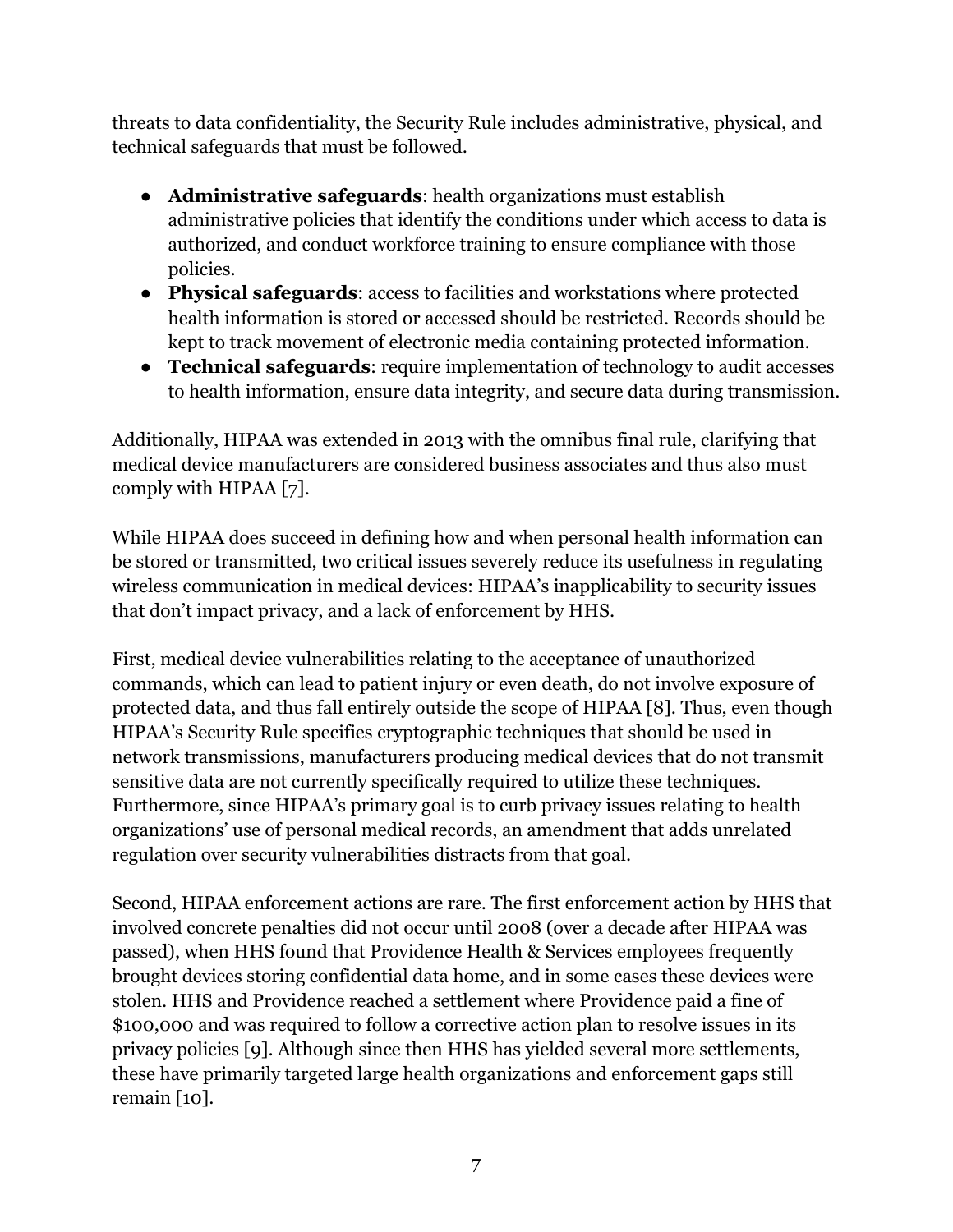#### 1.2 Food and Drug Administration

FDA regulation of medical devices primarily consists of a premarket approval application process, guided by the Medical Device Regulation Act (which in 1976 amended the Food, Drug, and Cosmetics Act). Medical devices are grouped into three classes based on risk, with Class I consisting of low-risk devices such as tongue blades and Class III consisting of high-risk devices such as insulin pumps and pacemakers [11]. We focus on Class III devices as they pose the largest danger to patients from a wireless communication vulnerability standpoint.

Manufacturers have two options to receive FDA approval for Class III medical devices. For devices "substantially equivalent" to already approved devices, the manufacturer can simply show that the new medical device approximates the existing device in both usage and technical specifications. Otherwise, the manufacturer must undergo an analysis process to demonstrate the safety of the medical device; in this case, the FDA may require data such as results from clinical trials and laboratory testing [12].

Several issues with this regulatory architecture limit its effectiveness in ensuring wireless communication security. First, in the premarket evaluation process, the FDA focuses on evaluating the medical device's ability to operate correctly under various conditions and extended timeframes. While this is important to avoid patient injury from the medical device itself, it ignores security problems that could have even more severe consequences when a remote attacker is able to exploit a vulnerability on a large scale. One reason for this gap in the FDA evaluation is that the FDA hires very few software engineers who would be knowledgeable of design practices that promote security [13].

Additionally, many medical devices unreasonably pass the "substantially equivalent" test. For example, devices that replace hardware systems with software often still are approved without an analysis process [13] despite incidents like Therac-25 [14] that show that such replacements frequently introduce critical bugs. Similarly, the addition of a wireless communication component exposes devices to remote exploitation but frequently does not lead to an extended approval review. Strikingly, a 2011 study found that over 70% of high-risk medical device recalls issued by the FDA between 2005 and 2009 involved devices that were originally approved as "substantially equivalent" to a previously approved device [12].

The FDA has recently made progress to remedy the lack of security evaluation of most medical devices. In October 2014, the FDA released guidelines specifying actions that medical device manufacturers should take to ensure maximum security. However, the FDA specifically states that the guidelines "do not establish legally enforceable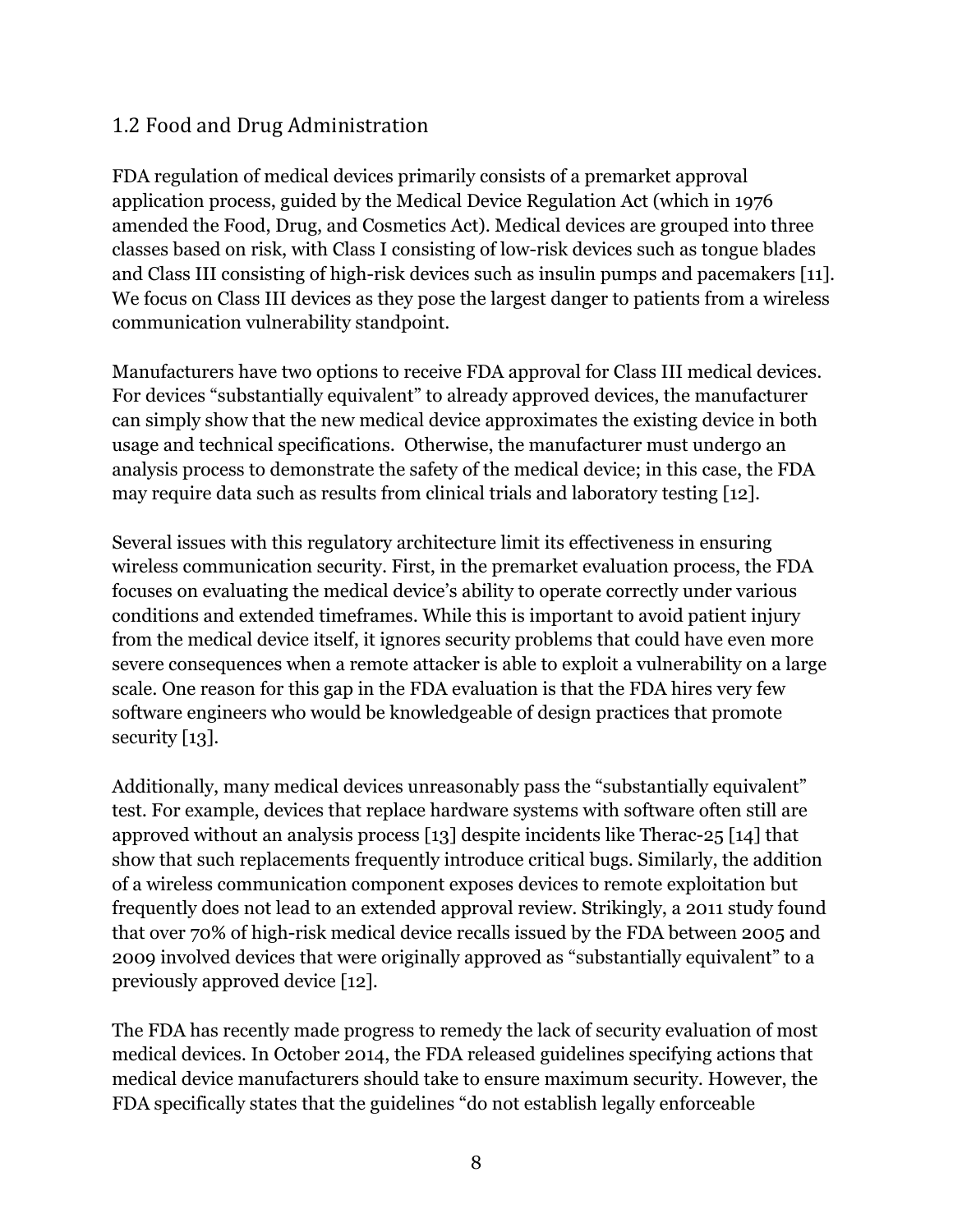responsibilities," and therefore largely consists of cybersecurity information that manufacturers are already aware of (for example, that devices should implement strong authentication policies, code signing to authorize updates, and logging of device commands) [15]. As a result, these guidelines will likely have little effect on the current security situation.

# 2. Economic Incentives

This section presents the economic incentives and motivations of medical device manufacturers, and reasons why current practices have persisted for so long. We show that current incentives are insufficient to encourage manufacturers to invest resources in improving the security of medical devices.

### 2.1 Trends of the United States Medical Device Industry

The United States medical device industry is one of the most prosperous in the world, with a market size of \$110 billion and more than 6,500 companies [29]. Top companies such as Johnson & Johnson, General Electric Co., Medtronic, Inc, and Siemens AG generate billions of dollars in revenue each year [30]. According to a study in 2008 on the economic impact of the medical technology industry by the Lewin Group, the industry employed 422,778 workers, paid \$24.6 billion in earnings and shipped \$135.9 billion worth in products [33]. This booming industry has led to a large focus on the development of novel medical devices and reliability features, but only at the expense of maintaining security updates for existing devices.

In the current medical device economic ecosystem, manufacturers have a natural tendency to produce and ship devices as quickly as possible. Maintaining the wide range of old devices that a manufacturer previously produced is costly, especially when resources can be diverted to building newer devices that generate concrete profit. So, without an incentive that makes this maintenance expense more desirable than having unpatched security flaws, manufacturers will tend to ignore issues and push for features.

Consequently, the medical device industry has generally failed to address existing security vulnerabilities. Both professional security researchers and part-time hackers frequently discover security flaws in medical devices. For example, for the 2011 BlackHat conference, Jerome Radcliffe published a paper demonstrating an attack where an implanted insulin pump is misled into accepting unauthorized commands [31]. His paper contains detailed instructions and code. Also in 2011, Dina Katabi and her research group at MIT revealed a similar vulnerability targeting pacemakers that can trigger deadly voltages in the patient. Thus far, neither vulnerability has been fixed.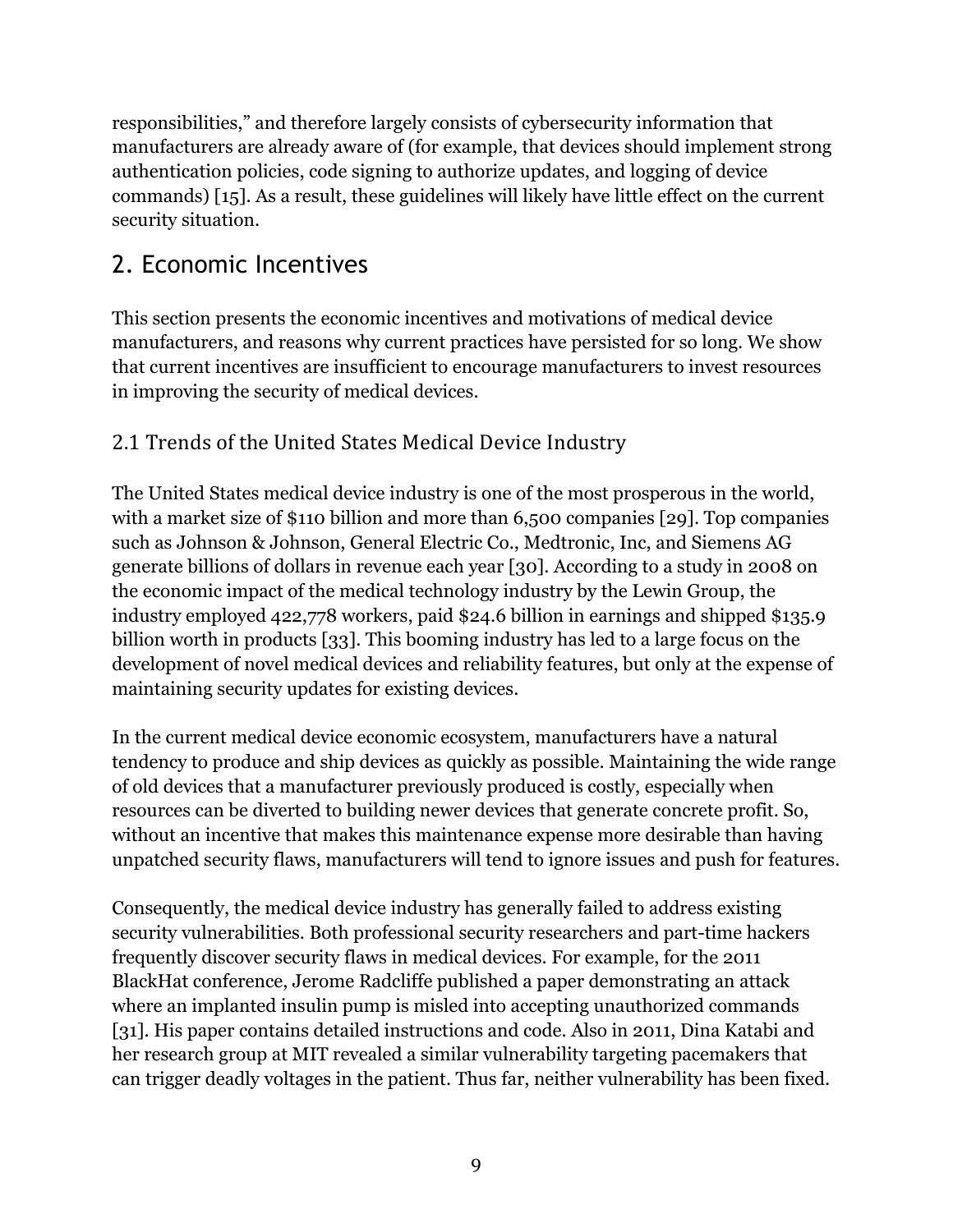In general, the medical device industry has a slow tendency to adapt to change. We show in the next sub-section why this is the case.

### 2.2 Preemption Clause

The *doctrine of preemption* reduces legal pressure on manufacturers by protecting manufacturers from being held liable in certain cases where devices are found to be defective (here, this defect would be a security vulnerability). The doctrine of preemption, which is under the Supremacy Clause in the U.S. Constitution, states that federal law preempts state law. Thus, the Medical Device Regulation Act mentioned in Section 1 takes precedence over any state law.

In a paper which analyzes preemption and liability of medical devices, the authors state that medical device manufacturers in general are not held liable for medical device safety [28]. Thus, if even medical device safety is not a primary concern, then medical device security most definitely will not be a consideration. And unfortunately, the "majority of State courts have shown strong support for *Riegal* [*v Medtronic, Inc*, the case that enforced the Medical Device Regulation Act] and its progeny, and the proposed legislation to reverse the Supreme Court decision has gathered a relatively small fraction of co-sponsors in Congress [28]."

There are two important details to note. First, as discussed in Section 1.2, if a manufacturer wants to change the design of their medical device such that it affects safety and usability the device must gain premarket approval again. This might discourage manufacturers from going through the process of gaining approval again. Secondly, as pointed out in Section 2.1, the medical device industry generates a lot of revenue for the United States. Stricter regulations by the government on the industry may harm its growth, which might be a concern for lawmakers.

A prominent example of this as well as the tendency for government to support the preemption clause is shown in the case *Stengel v Medtronic.* The incident occurred in 2005, in which a patient's lower half was was paralyzed due to the use of a pain pump manufactured by Medtronic. The patient was not warned about the possible complications for using the device. The Ninth Circuit Court initially ruled that the Medical Device Regulation Act preempt the state safety laws the plaintiff claimed that the device violated. However, on January 10, 2013, the concept of "parallel claims" was introduced, which stated that the Medical Device Regulation Act does not preempt state-law failure to warn claims [34]. Medtronic was denied a writ of certiorari on June 2014 (which also shows that the medical device company is not particularly interested in patient safety) [35]. However, the Court has left the concept of "parallel claims" to be debated as it has not been clearly defined.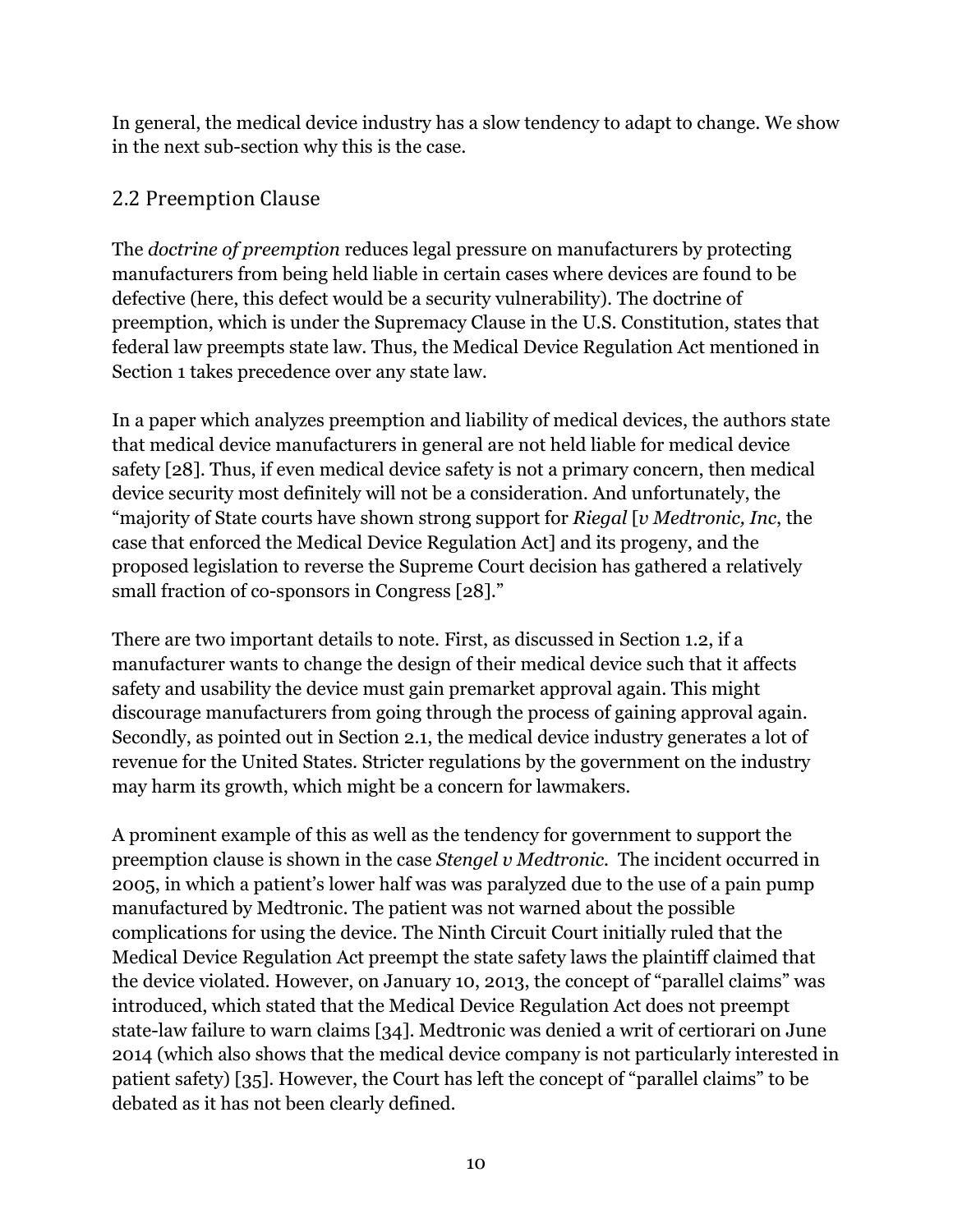#### 2.3 Design Process

As a result, the design process of hardware and software is poorly thought out in these devices. According to Bruce Schneier, a security technologist and author of several essays on security and technology, there is little consideration on maintaining or supporting devices after they are released out in the market during the device design process [16]. Not surprisingly, the main focus of most companies is on profit. The cheapest chips are the ones that will be used in medical devices that people will have to depend on. Software on medical devices is often outdated by a few years. Patches and updates are generally difficult to accomplish, if not impossible, because the device contains only the binary and not modifiable source code; without such source code, updates to the device take significantly more time to write.

Aside from the lack of concern on security in the medical device industry, there are other reasons why this problem persists. During the FTC's Internet of Things workshop, Craig Heffner, a vulnerability researcher, claims that neither vendors nor consumers care about security [17]. If the users themselves do not consider security seriously, then there will be even less incentive for manufacturers to incorporate security when designing devices.

Finally, we take into consideration the current regulation of security of medical devices. As stated earlier in this section, companies are less likely to be held liable in the case that a customer falls victim to a security breach. Without the needed pressure from government regulation, businesses do not have to worry about the repercussions brought on by not tightening security. In October 2014, the FDA published a list of nonbinding recommendations on medical security. Later in the month, US Homeland and Security investigated the security of medical devices and discovered several securityrelated issues. Hospira Inc, Medtronic Inc, and St Jude Medical Inc "said they take cybersecurity seriously and have made changes to improve product security, but declined to give details [32]." Even though the security flaws are publicized, there is no assurance from the medical device industry that security will be improved, which strongly supports the idea that there is not enough pressure from both the government and the public.

In Section 4.1, we present a method to fix reported security vulnerabilities within a reasonable time period. This solution will be regulated by the FDA and does not conflict with either the preemption doctrine or the Medical Device Regulation Act. It does, however, incentive medical device companies to focus on security by exerting appropriate government pressure.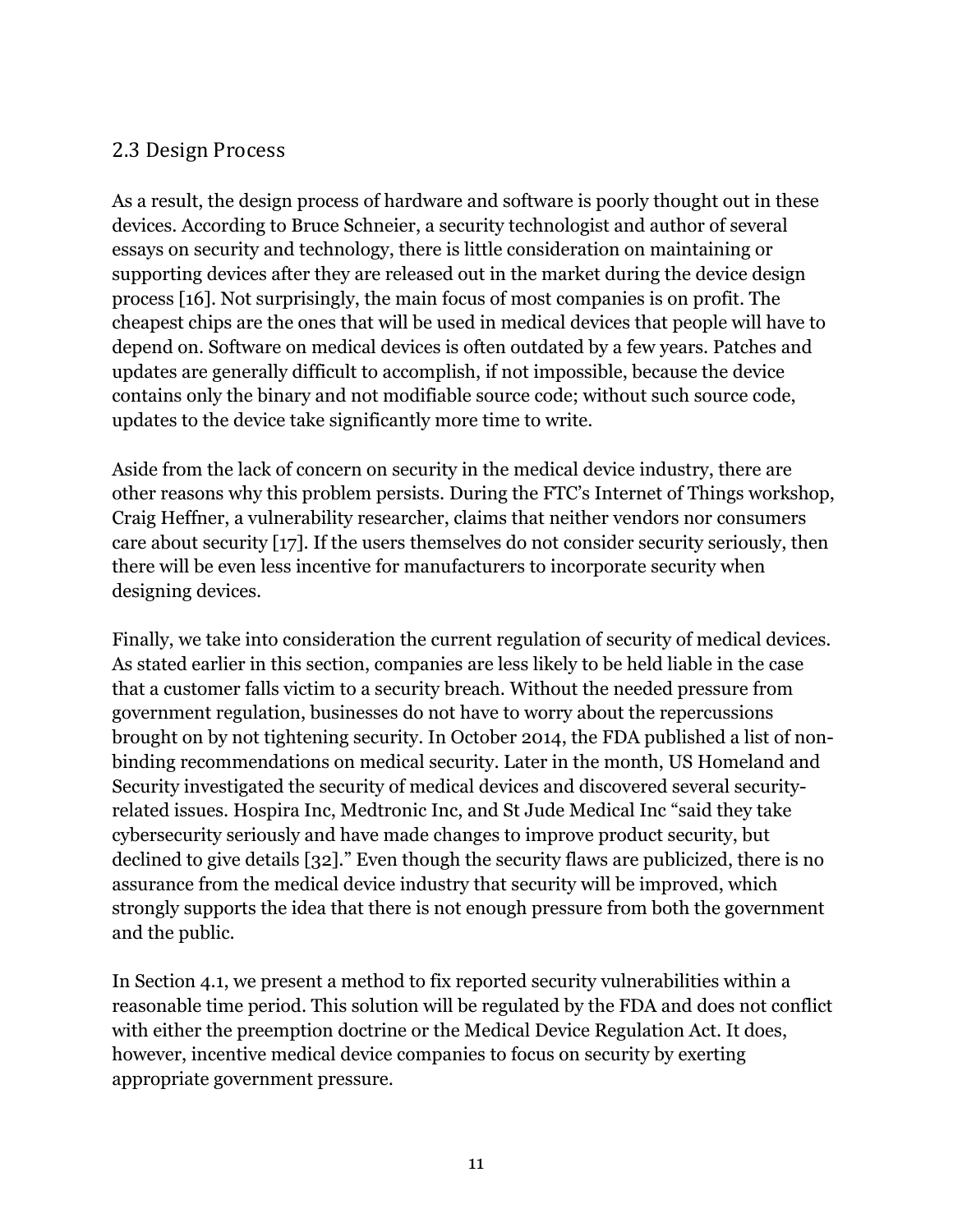# 3. Wireless Security Technology

Security and network communication researchers have developed various innovative techniques to improve the security of wireless communication in medical devices. Recent work has yielded schemes that derive encryption keys from biological signals to easily but securely synchronize multiple devices on the same patient, and external devices that protect implanted medical devices (IMDs) from unauthorized commands in various ways. However, as of yet, none of these innovations have achieved mainstream implementation. We explore three specific innovations in more detail, and find that all depend on some degree of standardization of medical device wireless security systems so that devices from different manufacturers can interoperate; however, no organization exists to facilitate this standardization. Additionally, there are communication gaps between various stakeholders, particularly between security researchers and device manufacturers, which result in security innovations that do not entirely align with manufacturers' needs.

#### 3.1 Keys from Biological Fingerprints

In a 2006 study, Poon et al. tackled the problem of body area sensor networks (BASN) where various medical devices, some implanted and some external, need to wirelessly communicate with each other to improve treatment [18]. For example, an insulin level monitoring device could report to an insulin pump when it detects low insulin levels.

Because of the interconnected nature of a BASN, where devices can influence each other either by providing sensor data or by directly sending control commands, encrypting wireless communication is critical to prevent the unauthorized injection of malicious data. The researchers point out that encryption schemes also mitigate privacy concerns of health data transmitted between devices, and ensure that devices of individuals in close proximity do not interfere with each other.

However, typical cryptographic strategies are difficult to apply to BASN. First, key agreement protocols such as Diffie-Hellman and RSA are computationally expensive and thus often impossible to implement on small medical devices [19]. Still, a shared key between devices that need to communicate must somehow be produced in order to use less expensive symmetric encryption algorithms. While this key could be hardcoded into the medical devices, generally medical devices need to be modular as each patient may be prescribed a different set of devices, and patients may also add new wearable devices that need to know the same key; a hardcoded key scheme also itself presents security issues. Furthermore, hardcoding the key leads to communication difficulties when interacting with programmer devices that doctors may use to tune a patient's medical device configuration; moreover, in emergency situations, it may be infeasible to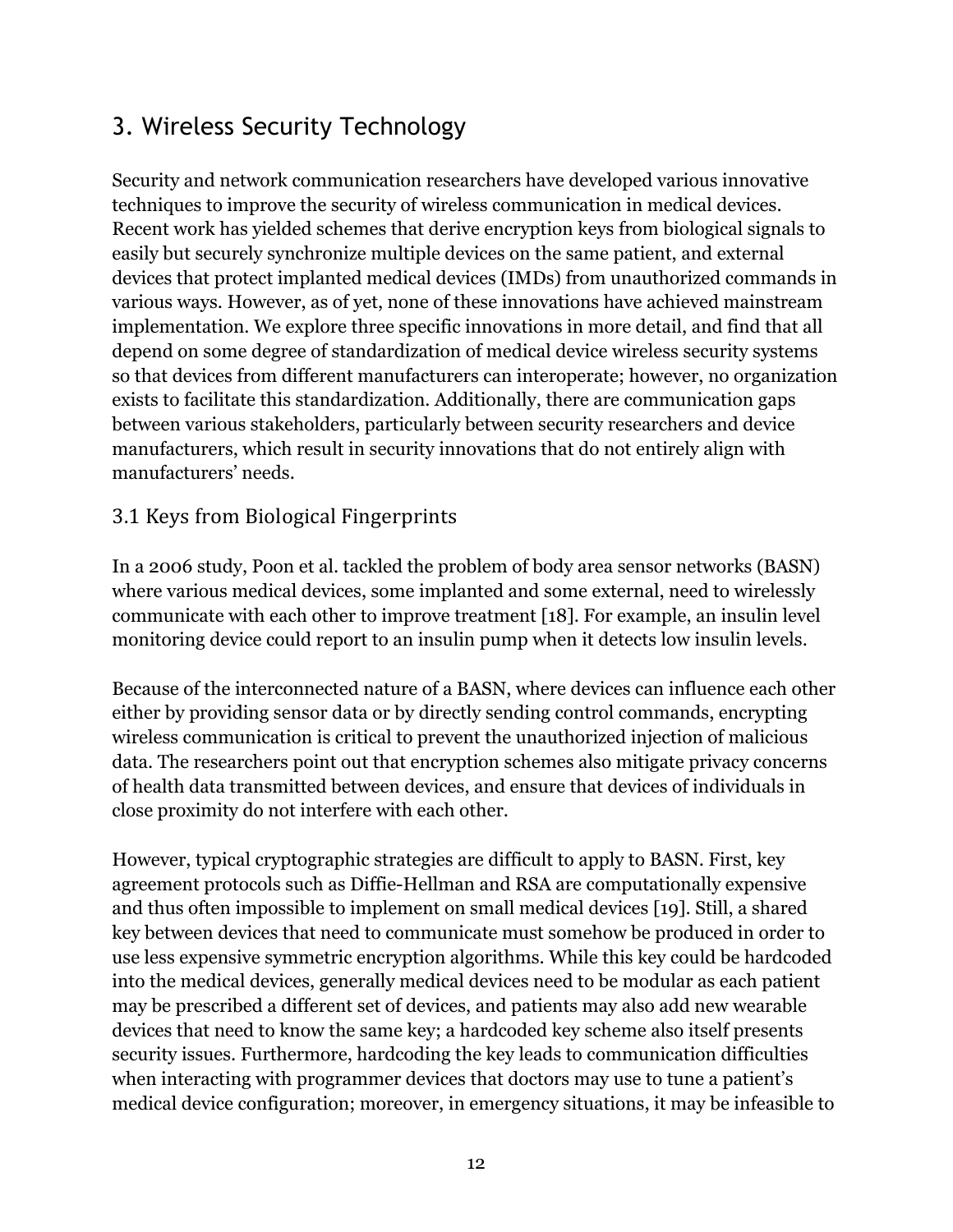have the programmer device be preconfigured with the key used by the patient's medical devices.

Other approaches have been proposed to solve parts of the problem, but generally either require expensive asymmetric encryption or maintain the fixed shared key requirement. For example, Rasmussen et al. developed an access control scheme based on confirming proximity, where ultrasonic distance bounding protocols are used to ensure external devices are within some threshold in physical distance to an IMD [20]. To handle the case of emergencies, the researchers allow programmer devices that don't have knowledge of the key to still send commands if they demonstrate via the proximity protocol that they are within a few centimeters of the patient. However, in their scheme, a shared key still needs to be propagated across the medical devices, and devices need to be outfitted with additional ultrasonic circuitry.

Poon et al. propose to derive keys from biological fingerprints instead of having them be preset [18]. This form of key derivation, which ensures that each of one patient's medical devices are able to derive a single shared key, facilitates symmetric encryption between the patient's devices without the potential to leak keys to attackers who do not have direct physical access to the patient.

The researchers consider various signals including glucose levels, heartbeat timing, and blood pressure. They find that heartbeat timing information produces sufficient entropy to prevent attackers from easily predicting the random bits, and at the same time is a signal that is readily available to most medical devices. Thus, they develop a scheme where the interpulse interval is measured with electrocardiogram or photoplethysmogram data, and then use those measurements to establish a key.

A wireless time synchronization scheme must first be followed to ensure that all devices begin monitoring interpulse interval at the same time; each device then monitors for a predetermined duration and at a specific sampling frequency, e.g. 200 Hz. Once the sampling process completes, a binary encoder merges the samples into a 128-bit binary sequence, which is used to decide on the symmetric encryption key.

Due to noise, different medical devices might not arrive at exactly the same binary sequence. To handle this, devices can use a fuzzy commitment scheme [21], which provides an algorithm that accepts a random codeword and a key derived from biometric data and outputs a commitment that encodes the codeword under the key in such a way that the original data cannot be extracted without the key. Since the commitment scheme is "fuzzy", decommitting the codeword can be done as long as the Hamming distance between the actual key and the corresponding key determined at another device differs by less than some threshold number of bits. Using this scheme,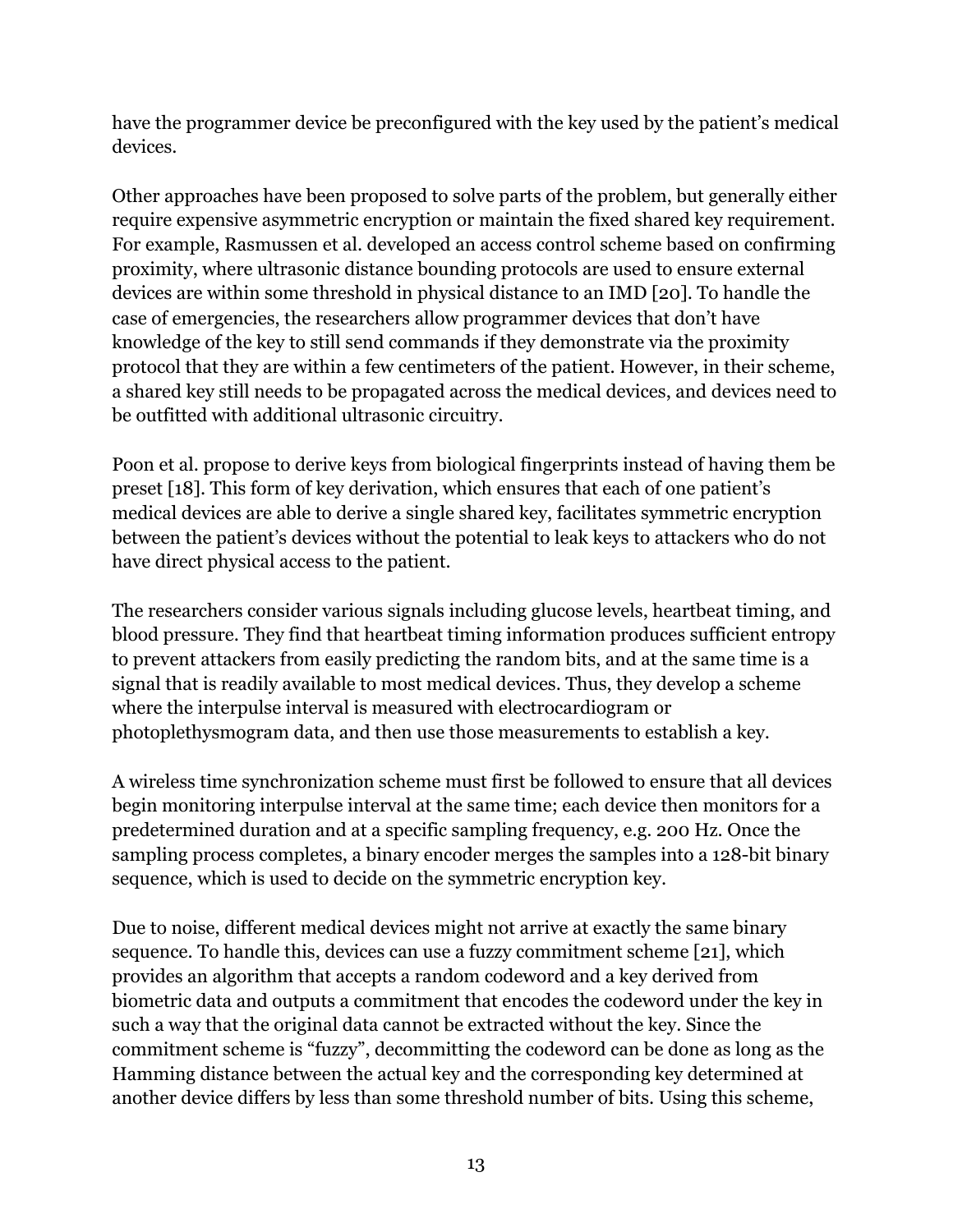two medical devices can establish an encrypted communication channel, through which sensor data and control commands can be sent securely, by using the codeword as a symmetric encryption key. Although the commitment scheme allows some variability in the key, the channel is still secure since an attacker attempting to use values with Hamming distance outside the fuzziness threshold cannot extract any information about the codeword.

There are, though, practical limitations to the key derivation scheme that prevent its adoption by medical device manufacturers. First, while the interpulse interval provides enough entropy after a suitable duration, this duration may in fact be on the order of minutes. In many situations, it is imaginable that a medical team will need to immediately send emergency commands to the devices in a patient, and in those cases waiting minutes for the key agreement process to complete would be unacceptable. Also, due to exponentially rising computational power of standard hardware, the amount of time needed to gather enough entropy from interpulse interval to produce secure keys may increase as attackers are able to more quickly guess encryption keys.

Additionally, while most medical devices can readily measure heartbeat timing, some kinds of devices may not have access to that information, and extending those devices to conduct their function while also measuring heartbeat timing may greatly increase their complexity and cost.

Studies have also demonstrated that surface-penetrating radars (also used in detecting unexploded mines or structural defects in buildings) can measure human heartbeat data [22]. While these techniques so far do not have the precision to conduct measurements on the level of accuracy needed to steal the key (which is based on data sampled at 200 Hz and with a very precisely coordinated sampling initiation time), future advancements in this area are likely.

Moreover, novel key agreement protocols like this that are specifically tailored to use in medical devices need standardization so that devices from different manufacturers can still communicate. Such standardization organizations simply do not exist.

#### 3.2 IMDShield

Rather than attempt to enable medical devices to more easily implement cryptographic techniques, IMDShield [23] aims to use wireless signal jamming to protect IMDs from unauthorized eavesdropping and commands. Programmer devices are only allowed to communicate with the IMD via a shield device that handles any necessary authorization and encryption with the programmer device. The shield device then forwards the command to the IMD. The shield device begins jamming when it detects an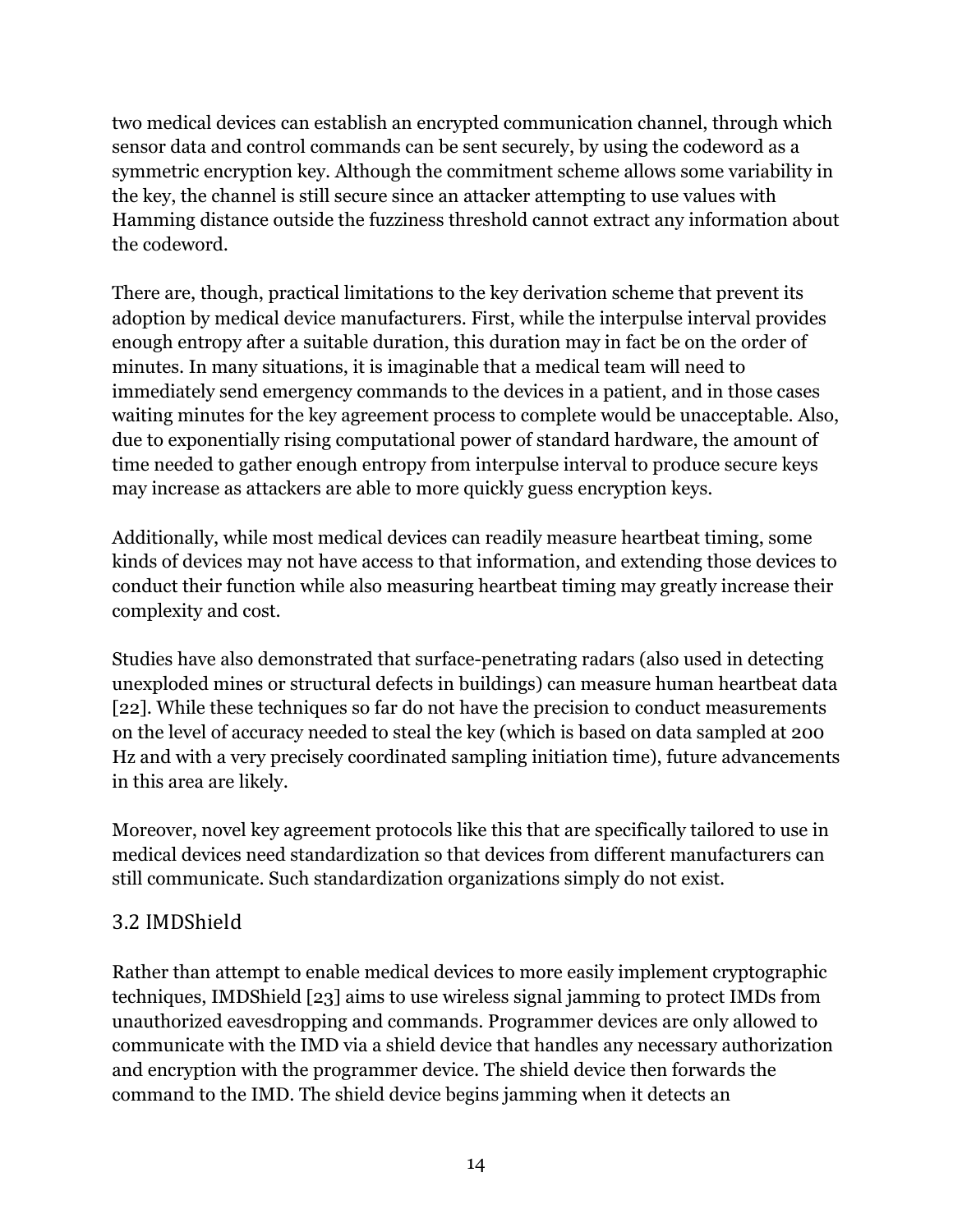unauthorized signal to the IMD, or when the IMD responds to a query (such as a programmer device requesting the IMD to upload sensor records).

The shield device has the ability to simultaneously transmit and receive wireless signals. It continuously checks for signals that match the header of an IMD command packet (or some other sequence denoting a command that IMDs may pick up), which represent unauthorized signals since legitimate programmer devices should always communicate with the shield device on a separate frequency and with encryption. When it finds a matching signal, the shield device immediately begins jamming communications so that the actual command packet content does not reach the IMD.

When the shield device does receive an authorized command, it will forward the command to the IMD when jamming is not enabled (attackers could still mount denial of service type attacks by ensuring the shield device has to constantly emit the jamming signal); if an unauthorized command is detected while the shield device is transmitting the authorized command, the shield will have to cancel the transmission and switch to jamming to ensure no malicious actions get through. After the shield device finishes transmitting, it will start jamming to ensure the confidentiality of the response from the IMD; the jamming should stop after a duration corresponding to the longest possible IMD response. Note that this means that the shield device must be able to receive data from the IMD even while it is jamming.

In order to receive while jamming is in progress, IMDShield employs a unique system where the shield device emits both a random jamming signal and an antidote signal; the antidote cancels the jamming signal at the receiver antenna of the shield device only; at any other location, the jamming signal combines with the IMD response signal, making it impossible to extract the response. This allows the shield device but no other receiver to retrieve ungarbled data from the IMD.

IMDShield is promising in that, unlike other solutions to attaining wireless communication security, it does not require modification to IMDs. However, it still presents usage and security issues under some conditions.

First, using an extra device to manage security alleviates the complexity of implementing secure encryption techniques on very constrained medical devices, but at the same time burdens users. Patients must remember to wear the shield device at all times, or they will be vulnerable to malicious signals. The shield device must also be periodically recharged. Additionally, programmer devices will need to support an additional protocol to communicate with the shield device: if they only support communicating through the shield device, problems could emerge in emergencies where the shield device was removed (for example, it may need to be removed if jamming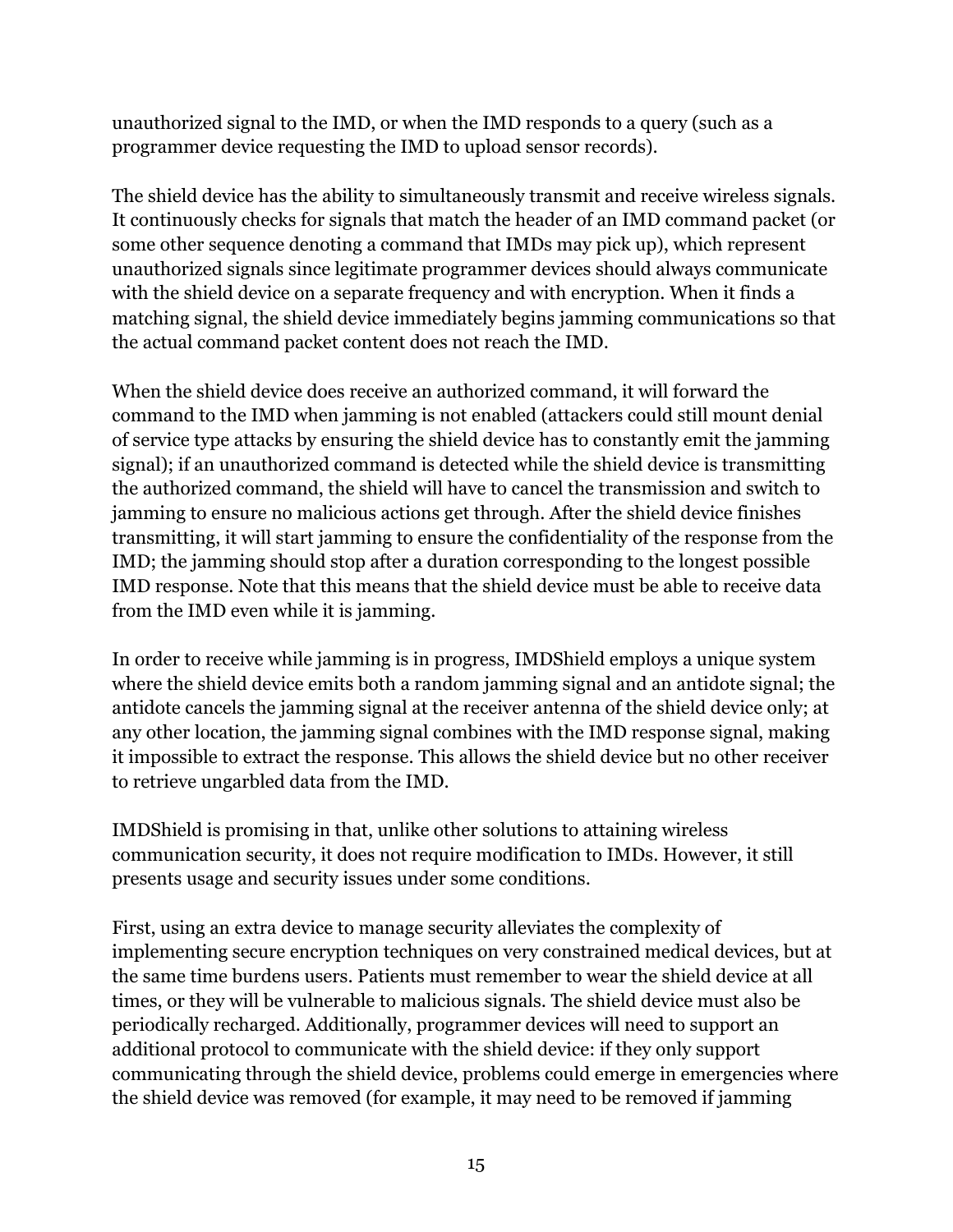activates incorrectly). While programmer devices are not as constrained as IMDs, this does nevertheless raise manufacturing complexity.

Furthermore, the use of a jamming signal poses a wide range of concerns. For example, when patients with similar medical devices are in close proximity and a doctor is attempting to program one set of devices, the jamming system of the other patient might activate and prevent programmer operation. Similarly, if jamming activates outside the isolated environment of a hospital (which may happen by chance depending on the length of the IMD packet header, since noise could be misinterpreted by the shield device as a malicious signal), it may interfere with other normal activities; even in the hospital, other systems could be affected. Also, note that under IMDShield, communication between one patient's IMDs is not possible since the shield device cannot distinguish between malicious traffic and traffic originating from one of the patient's own IMDs.

The need for the shield device to have knowledge about the IMDs is also problematic. At a minimum, the shield device needs a header sequence to know when to activate the jamming signal against malicious commands, and a maximum IMD response time to know when jamming of IMD responses should be disabled. On the other hand, patients may have multiple implanted or wearable medical devices that all need to be protected, complicating the shield device design. This also mandates manual input of the technical details when a new medical device needs to be registered, which could lead to human errors; the process could be automated if medical devices broadcast their specifications, although this presents its own security concerns (for example, an attacker could register a fake device with a long response time and with a short and common header, to cause the shield device to frequently activate jamming).

Lastly, since IMDShield is based entirely around jamming, malicious signals with enough power can still bypass the shield and act on the IMD (specifically, the attacker would need one hundred times the jamming power of the shield device).

### 3.3 IMDGuard

IMDGuard [24], designed by Fengyuan Xu et al., combines ideas from the heart-ratebased key derivation system in 3.1 and IMDShield in 3.2. Complex and computationally intensive cryptographic tasks needed to decrypt and authorize incoming commands from remote programmer devices are offloaded from IMDs to an external guardian device. Thus, similar to IMDShield, IMDGuard acts as an authentication service between programmer devices and IMDs. Rather than relying exclusively on jamming to block unauthorized transmissions, though, the IMDGuard system encrypts communication between the guardian device and IMDs using a shared key derived from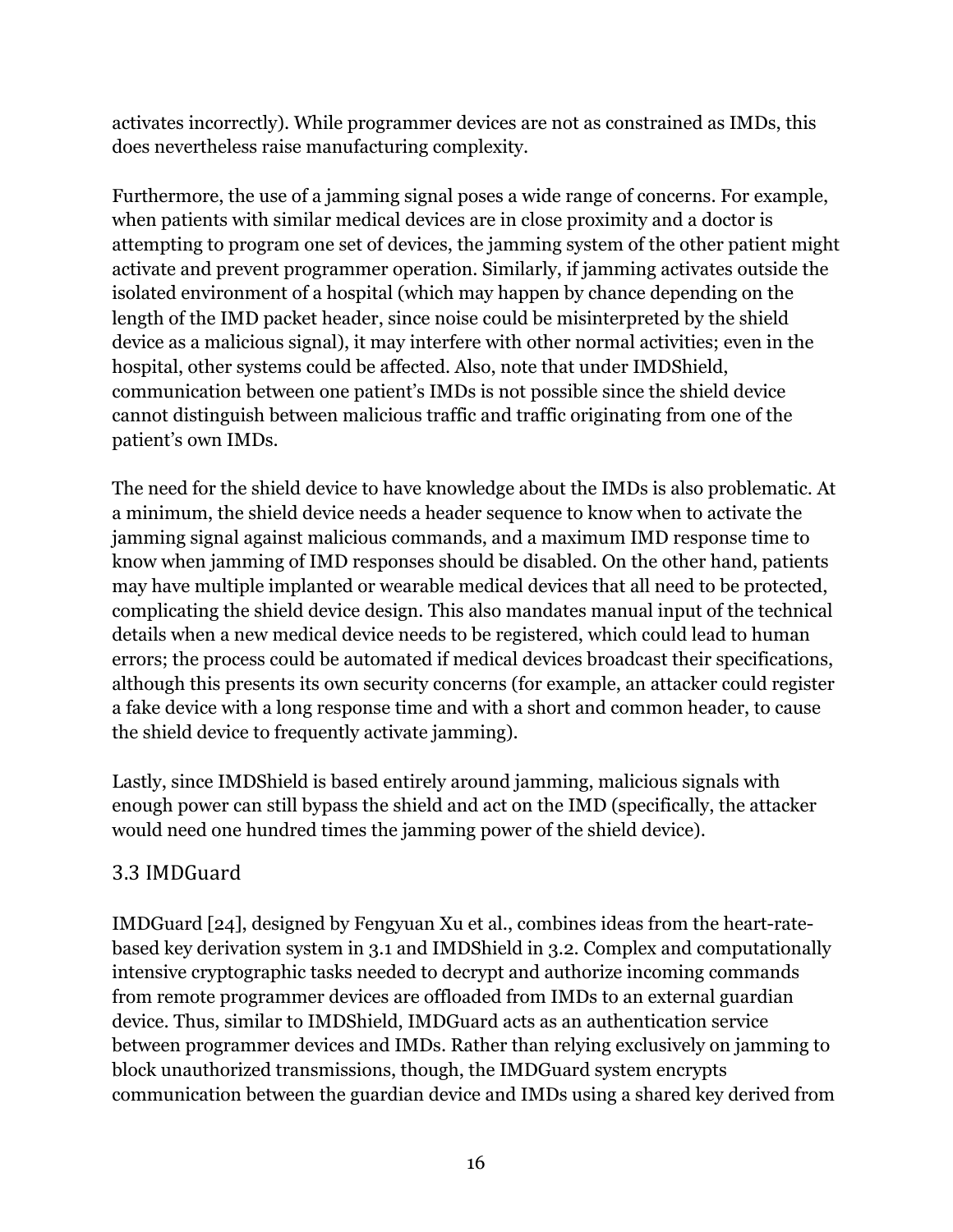electrocardiogram signals; in some circumstances that we will discuss, IMDGuard does still require low-power jamming.

In the IMDGuard scheme, the programmer begins by sending a session initialization request to the IMD. The IMD generates a nonce (a randomly generated number used to prevent replay attacks) and sends the nonce with its unique identifier to both the programmer and the guardian. After the guardian receives this message, it sends a nonce to the programmer, and the programmer sends back the same nonce signed with the programmer's private key. The guardian, which should already be configured with the programmer's public key, verifies this signature.

If the guardian successfully authenticates the programmer, the guardian generates a shared session key for communication between the programmer and the IMD. This is securely relayed to the IMD by encrypting with the shared key (and including the nonce value), and to the programmer by encrypting with its public key. If authentication fails, the guardian will notify the IMD to reject the transmission.

The shared key is derived with a system similar to that described in Section 3.1. However, instead of using fuzzy commitment or a similar scheme, IMDGuard quantizes the interpulse interval data from electrocardiogram samples in such a way that there is a low probability of mismatch.

In emergency situations, the IMD may have to be programmed without going through the authorization protocol (the programmer being used may be one that the guardian is not aware of). In these cases, we can assume that the patient is in a secure facility and there won't be unauthorized transmissions. Thus, we want medical personnel to be able to remove the guardian device and then program the IMD without encryption.

In IMDGuard, this goal is achieved via an emergency condition protocol where the IMD confirms that the guardian is not present. First, when waiting for an authorization success or failure message from the guardian after the programmer makes a session request, the IMD times out after some maximum waiting duration. However, the IMD not receiving a message from the guardian does not imply the guardian is absent as an attacker may be jamming the guardian's signal. So, the IMD does proceed with communicating with the programmer, but the guardian device will jam these messages if the guardian is still present.

Specifically, the IMD sends an initial challenge nonce to the programmer after activating the emergency condition protocol (following timeout while waiting for guardian authorization response), waits some time, and then sends another nonce. If the programmer receives both nonces, it computes a predetermined function on the two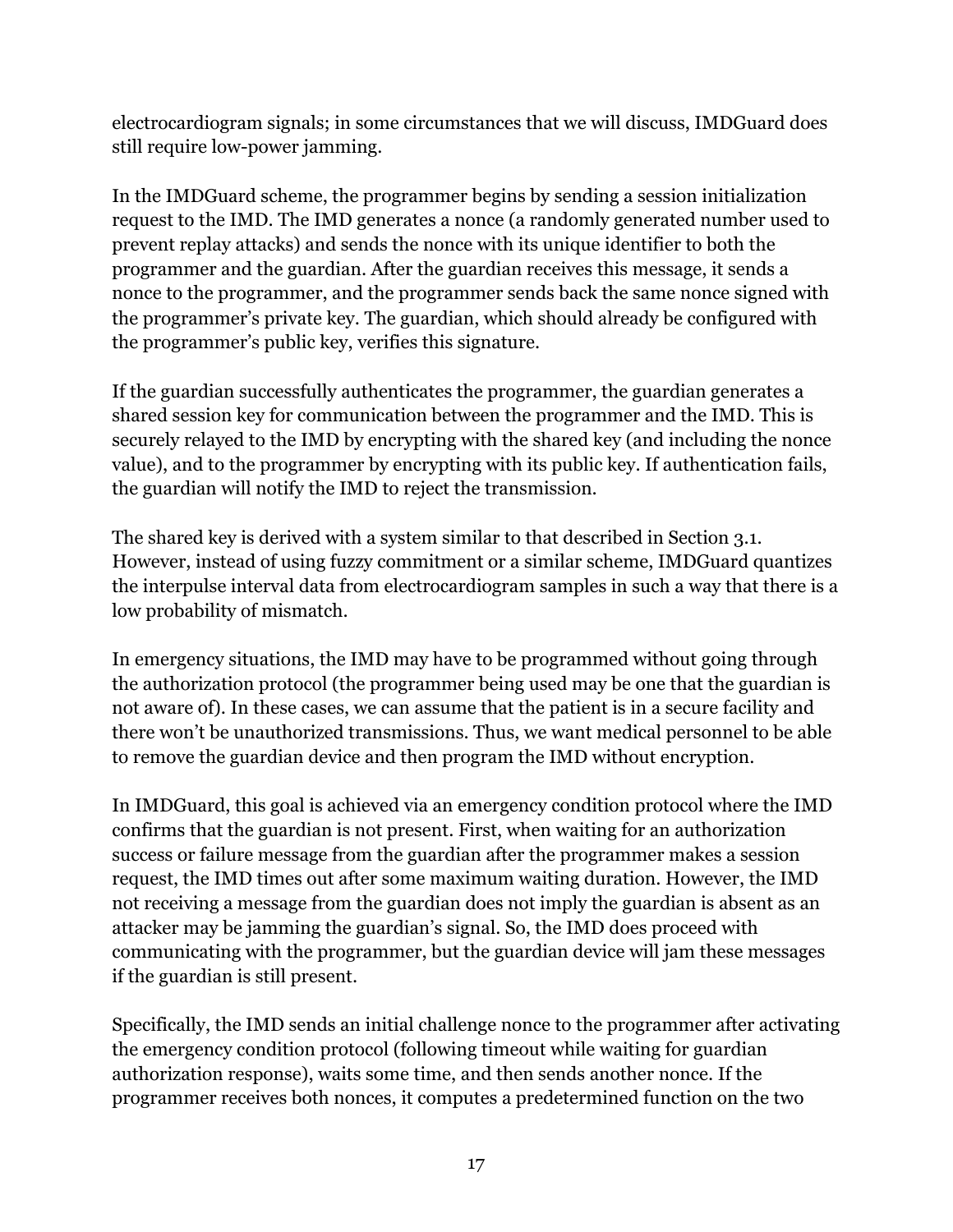nonces and returns the result to the IMD. The IMD validates the result, and if successful, accepts an unencrypted command from the programmer (and provides an unencrypted response when applicable). To prevent attacks where the programmer jams the guardian, if the guardian is present and sees the initial nonce of the emergency protocol being sent, then the guardian will jam the second nonce so that the programmer cannot compute a valid result.

While IMDGuard still depends on jamming to some extent for security, this jamming blocks the IMD's response rather than the attacker's signal. Since the attacker cannot control the strength of the IMD's communication, this jamming can be low-power and still remain secure against any attacker. The scheme also supports communication between multiple IMDs on a single patient, with the heart-rate-based shared key.

IMDGuard does require that each IMD be designed to interface with the guardian device, meaning modification to the IMD is necessary. Also, the shared key is vulnerable to the same attacks discussed in 3.1.

### 3.4 Standardizing Protocols and Facilitating Collaboration

Both the biological signal key agreement system in Section 3.1 and the IMDGuard device in Section 3.3, besides having some security flaws that may be resolvable with technology, require the establishment of standardized protocols to facilitate secure communication between the multiple medical devices. Without such a protocol, only devices produced by the same manufacturer would be usable in conjunction, posing problems of vendor lock-in and incompatibility with old devices. This is particularly concerning for IMDGuard, since requiring a unique type of external device to protect each IMD makes the solution much less feasible; patients with multiple IMDs operating independently would need to continuously wear multiple shield devices, and health organizations would have to decide quantities of different shield device brands to purchase.

While IMDShield does not require modifications to IMDs, a single shield device should still be able to support management of multiple IMDs for the same reasons as above. Standard protocols would be needed to achieve this, as the shield device needs to know the IMD command headers to cross-check for in incoming signals to determine when the shield should start jamming. Additionally, the shield device requires a standard communication protocol to interact with various programmer devices.

Another issue common to all of the innovations discussed above is that there has been little movement in adoption by manufacturers. Most research projects in this area are carried out without significant communication with manufacturers, resulting in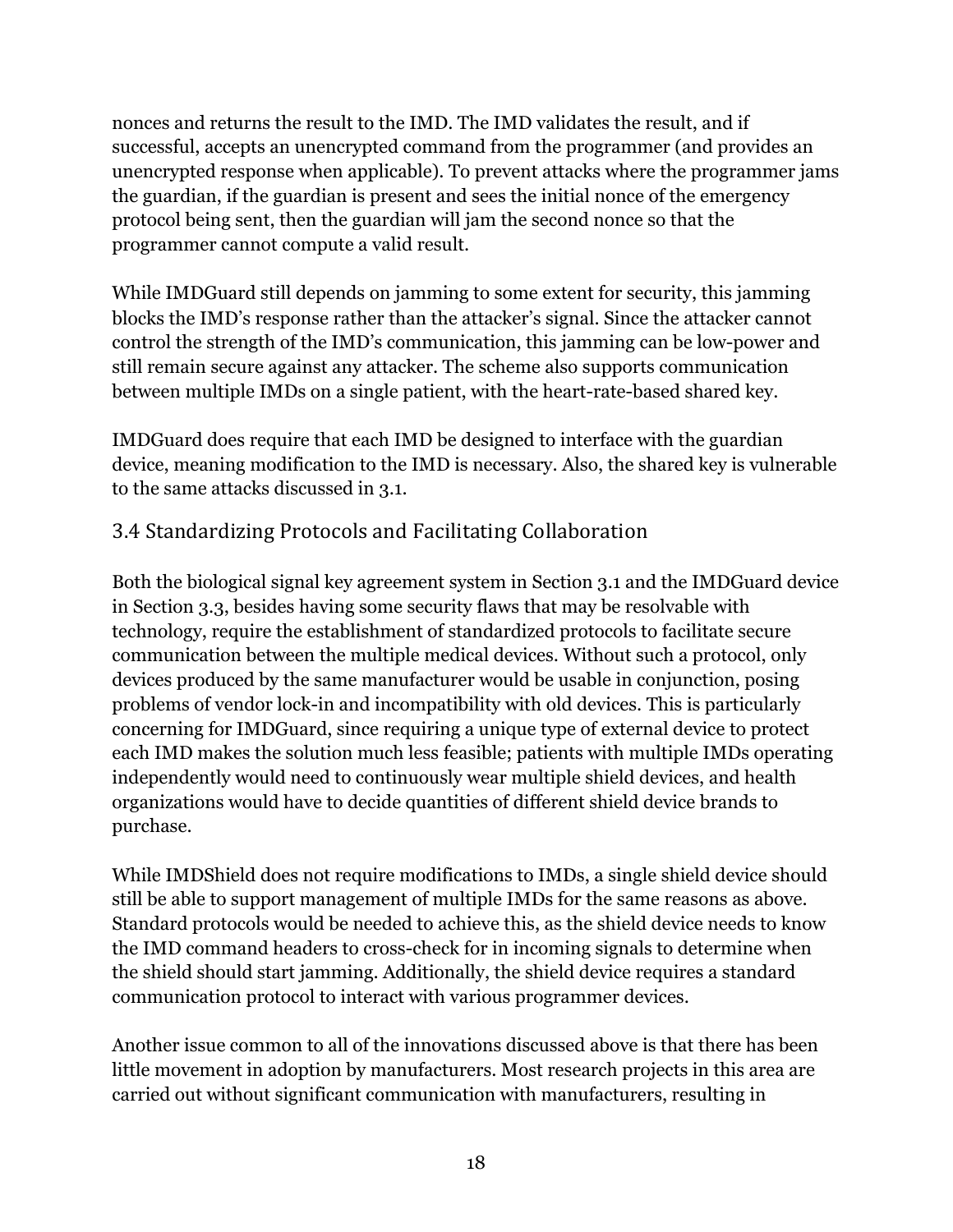technologies that manufacturers are not willing to implement—for example, the dependence on jamming in IMDGuard is particularly concerning.

In Section 4.2, we will argue that a multi-stakeholder organization consisting of both medical device manufacturers and security researchers would be needed to conduct the standardization process. Besides presenting an opportunity to develop common protocols that can be used across medical devices, such an organization also facilitates communication not only of security innovations to manufacturers, but also between research groups. This may yield additional research in areas closer to what manufacturers are willing to produce; for example, it may be possible to integrate the functionality of an external device like IMDShield or IMDGuard with a device that has existing medical applications so that an additional separate device, which could burden patients, would not be needed.

### 4. Recommendations

Our recommendations are two-fold. First, to ensure that medical device manufacturers take security threats seriously, we propose an approach modeled on the National Highway Traffic Safety Administration's procedure for car recalls; specifically, we recommend increasing reporting requirements for security threads and adopting regulations that apply penalties when manufacturers do not adequately respond to these threats. Second, the FDA should encourage the establishment of a multi-stakeholder organization that includes security researchers, medical device manufacturers, health organizations, and regulatory agencies tasked with developing promising medical device wireless security systems and standardizing the systems so that devices may interoperate.

### 4.1 Responding to Security Vulnerability Disclosures

We propose a response system that would require medical device manufacturers to resolve vulnerabilities within a certain timeframe.

It is inevitable that software will contain bugs, so we do not expect manufacturers to produce flawless code. However, manufacturers do have a responsibility to patch security flaws that pose a high safety risk to patients, including any vulnerabilities that can be exploited remotely to cause patient injury. Therefore, in the case of a security breach, manufacturers should be required to fix the bug and provide updates to their customers until the vulnerability no longer poses a threat. The following process illustrates a possible regulatory framework that the government can adopt to encourage medical device manufacturers to respond to security vulnerabilities in a timely fashion. We base our solution on the National Highway Traffic Safety Administration's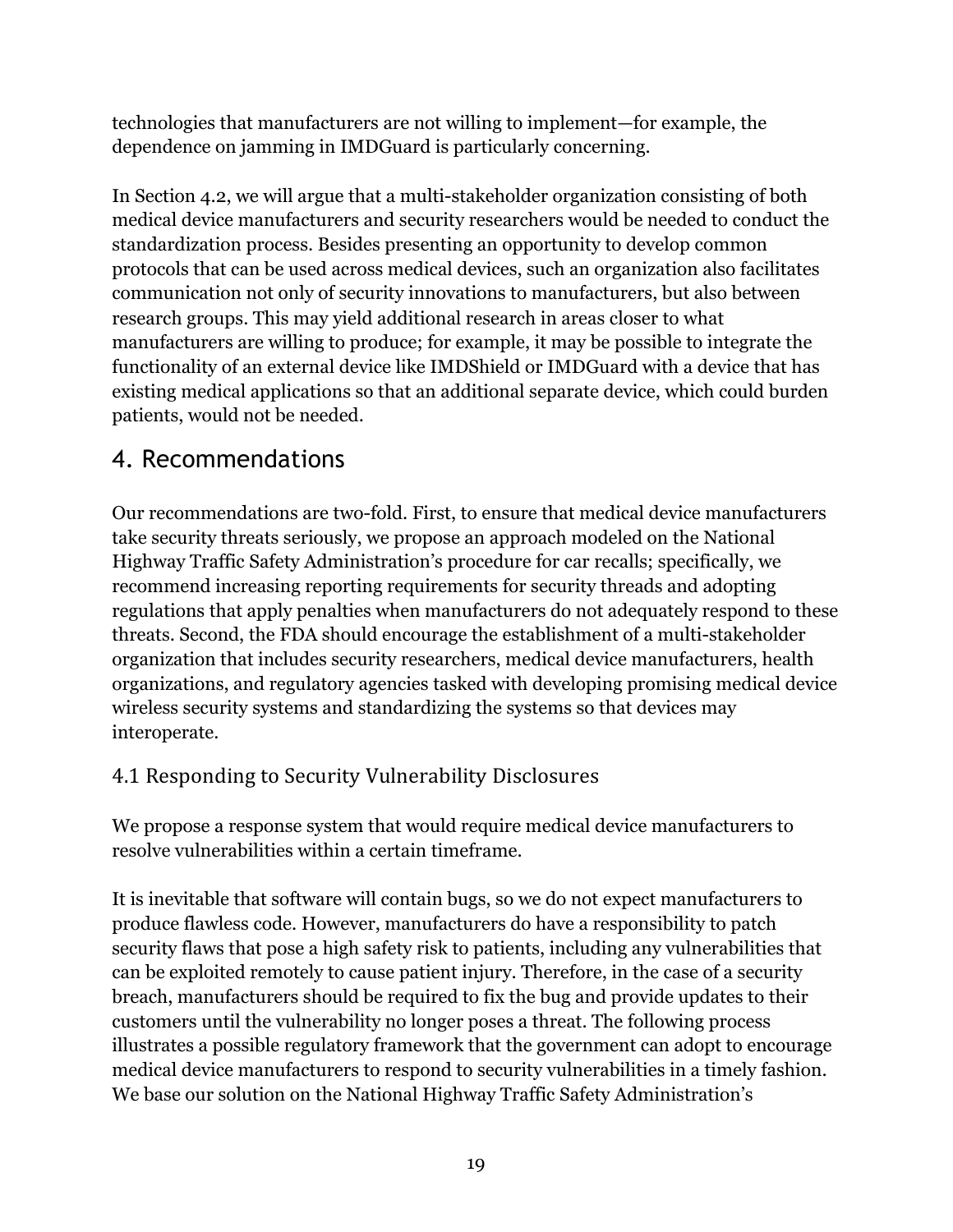procedure for car recalls. We argue that the FDA should administer investigations because the FDA already has the power to conduct medical device recalls. In addition to security issues, our solution would enable the FDA to act on other defects such as highrisk usability issues.

We begin by defining the security goals. *Medical device security* is the ability of a medical device to protect the user against safety threats that may "pose unreasonable risk of death and injury" [25]. These *safety threats* include security vulnerabilities that can be trivially exploited, along with other design flaws that threaten a patient's health.

In general, the FDA should be informed about any discovered safety threats. In the case that the medical device manufacturer first discovers the safety threat, the manufacturer should update the software to remove the safety threat. If an entity not affiliated with the manufacturer discovers the threat, such as a security researcher or a consumer, then that entity should file an incident report to the FDA.

After the FDA receives an incident report, the FDA will open an investigation, involving a careful examination of the safety safety threat. In the case of security vulnerabilities, the FDA would consult third party security specialists. We outline the investigation procedure below.

**Initial Screening**: During this phase, the FDA examines incident reports. If there is enough reason to believe that there is a vulnerability that threatens medical device security, then an investigation will be opened.

**Petition Analysis***:* In this phase, the FDA formulates a response to the entity who filed the initial incident report. Here, the FDA may choose to open an investigation, or to decide that there is not enough evidence. In the latter case, the FDA will provide reasons why an investigation will not be opened to the incident reporter; depending on the nature of the threat, the incident reporter may be asked to provide more details on the threat.

**Investigation***:* The software and hardware of the medical device will be examined by security experts for security vulnerabilities. The medical device manufacturer would be required to provide the FDA information to speed up the investigation process, including the entire software codebase and a detailed description of the hardware. During this investigation, any bugs found by the FDA (or third parties that the FDA consults) must be patched by the medical device manufacturer.

**Effectiveness Study**: At the end of the investigation, the FDA will draw conclusions on the effectiveness of the entire incident for future investigations.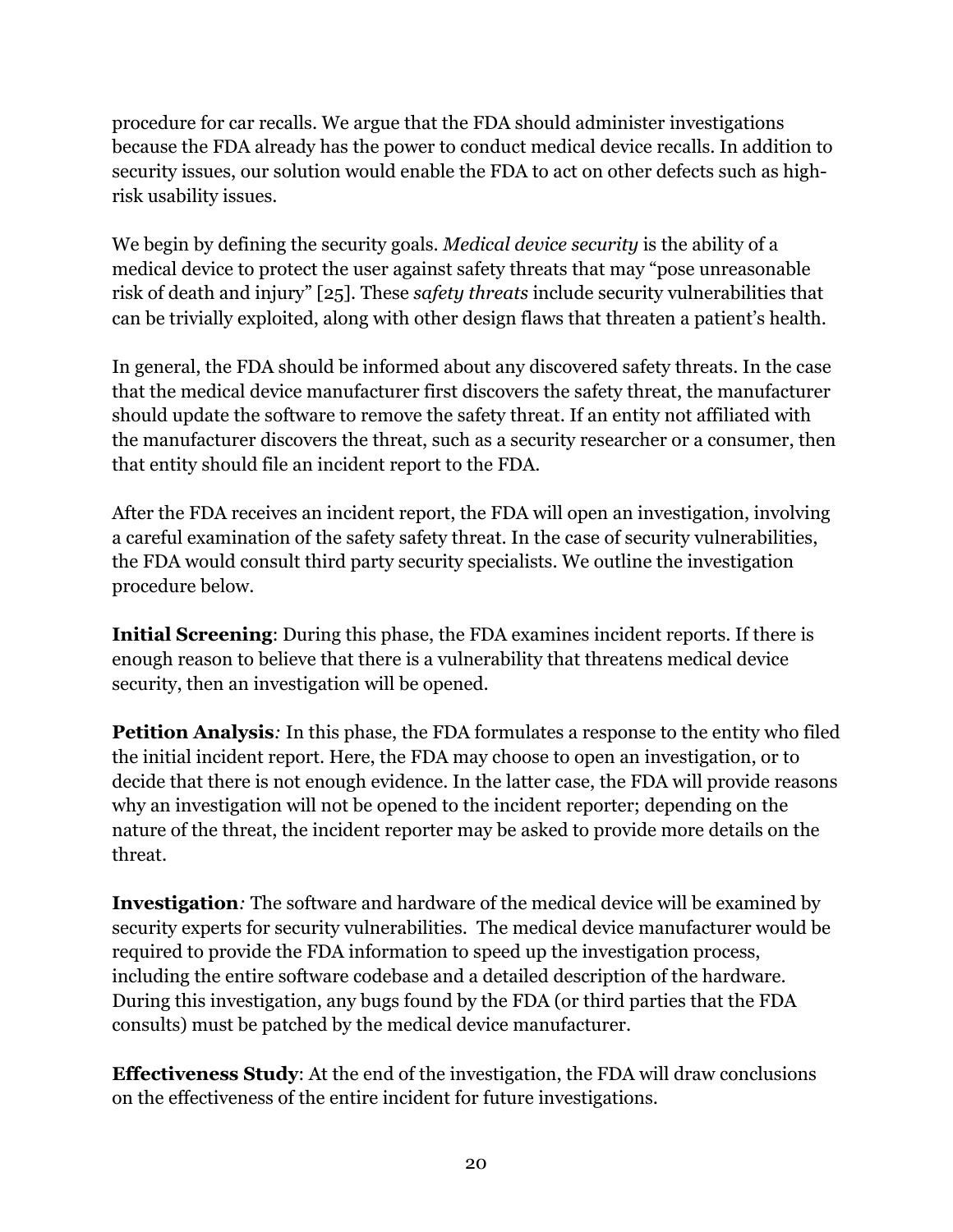If the FDA determines that there is a security threat, then the medical device manufacturers are required to issue a patch for the vulnerability within forty-five days. In the case of a hardware vulnerability, the defective medical device will be replaced. The patch or a replacement device must then be provided free of charge to the consumer.

Any individual injured or harmed due to the vulnerability may additionally take independent legal action against the medical device manufacturer.

Some medical device manufacturers will oppose the adoption of such a policy. First, the proposed solution would force manufacturers to respond to security vulnerabilities in a timely fashion, or risk further penalties; as a result, companies will inevitably have to allocate more resources towards hiring security experts in order to be able to understand and fix security issues. However, this outcome in fact makes it critical for the solution to follow through, as these resources are necessary to improve medical device. Second, manufacturers have traditionally kept medical device technologies highly proprietary, and thus would be against any solution that forces disclosure of these technologies, even if only to the FDA. This concern may be mitigated by allowing the manufacturer to select a third party to conduct an external security audit (subject to FDA's approval).

Still, many other groups would be in favor of this policy, including security researchers, who dedicate significant amounts of time towards discovering security flaws, and consumers, who depend on these devices and are at risk until existing security vulnerabilities are resolved. There may in fact be some medical device manufacturers who are in favor of this proposed solution. The added assurance that security vulnerabilities will be resolved within a reasonable time period may encourage consumers to purchase their medical devices from companies that follow this protocol. It grants the medical device manufacturers credibility, which is an important aspect in building a large consumer base.

#### 4.2 Multi-stakeholder Organization

We further recommend that the FDA encourage and support the establishment of an open governance multi-stakeholder organization that both serves as a forum for exchange of ideas between research groups and medical device manufacturers, as well as facilitating standardization of wireless communication protocols to enable security in complex and small devices. Under open governance, any individual would be able to participate in meetings of the organization.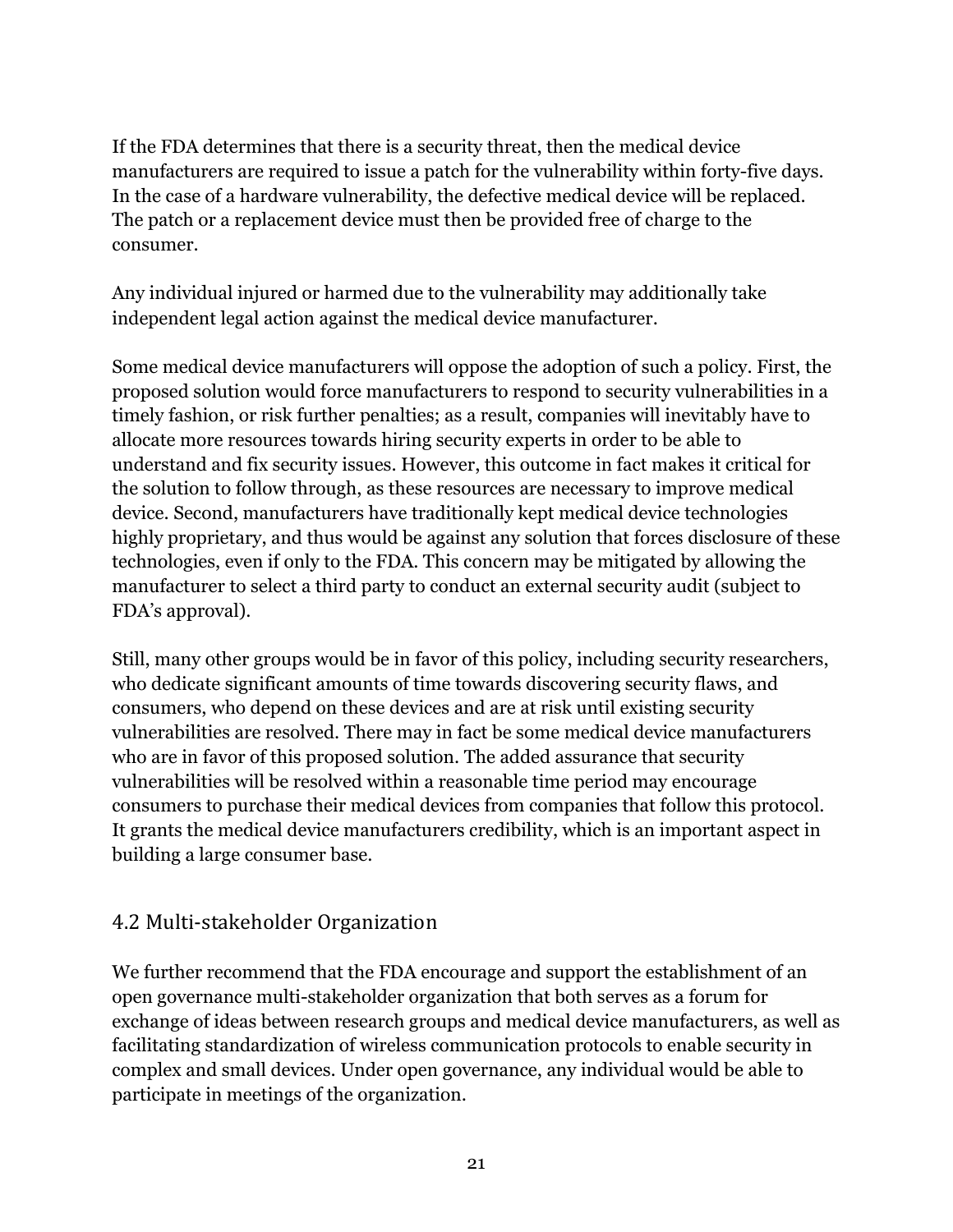Currently, medical device technology is kept highly proprietary [13]. With closed and undocumented network protocols being the industry norm, security researchers have limited ability to evaluate the effectiveness of security controls. These trends also impede interoperability between medical devices of different manufacturers, and push up costs for health organizations (and thereby costs for patients as well) as different sets of devices from multiple manufacturers need to be purchased.

Similarly, many of the most cutting-edge innovations in medical device wireless security are feasible only when devices share a common communication framework. Offloading security protections to an external device, as suggested by both IMDShield in Section 3.2 and IMDGuard in Section 3.3, cannot be implemented on a wide scale if hospitals must purchase a different external device model to protect each unique medical device: doctors would need to be trained in the quirks of each such protection device and how they should be used in conjunction with the corresponding programmer device, there would be a greater likelihood of interference between different protection devices, and patients with multiple medical devices would need to keep track of wearing and charging several external devices. Similarly, the key agreement schemes described in Section 3.1 require standardized protocols in order to establish inter-device communication.

Furthermore, while medical device manufacturers have excelled in reaching out to doctors to explain what features medical devices need to make them work well, both when doctors need to adjust configuration and when patients need to verify their device's status, there is a gap in communication between manufacturers and security researchers. Indeed, as Kevin Fu points out [13], just as the FDA lacks the security experts to identify vulnerabilities in medical devices, manufacturers may also lack such experts and thus not be aware of fundamental design decisions that threaten security.

Multi-stakeholder organizations have successfully tackled similar situations where nonstandard technology would undermine usability, security, or interoperability. Most notably, the Internet Engineering Task Force (IETF) and other groups overseen by the Internet Architecture Board promote standard Internet protocols that enable intercommunication between networks, including Internet Protocol, transport layer protocols, and routing protocols [26]. For example, the Border Gateway Protocol (BGP) enables networks operated by distinct organizations to communicate with each other to achieve efficient and stable routing. Its design involved collaboration between network researchers, operators, and other IETF members that resulted in a protocol capable of scaling to large numbers of sub-networks while still providing optimal routes. Edge router manufacturers specifically design their routers to support protocols like BGP, adding hardware optimizations that allow high performance and maintenance of large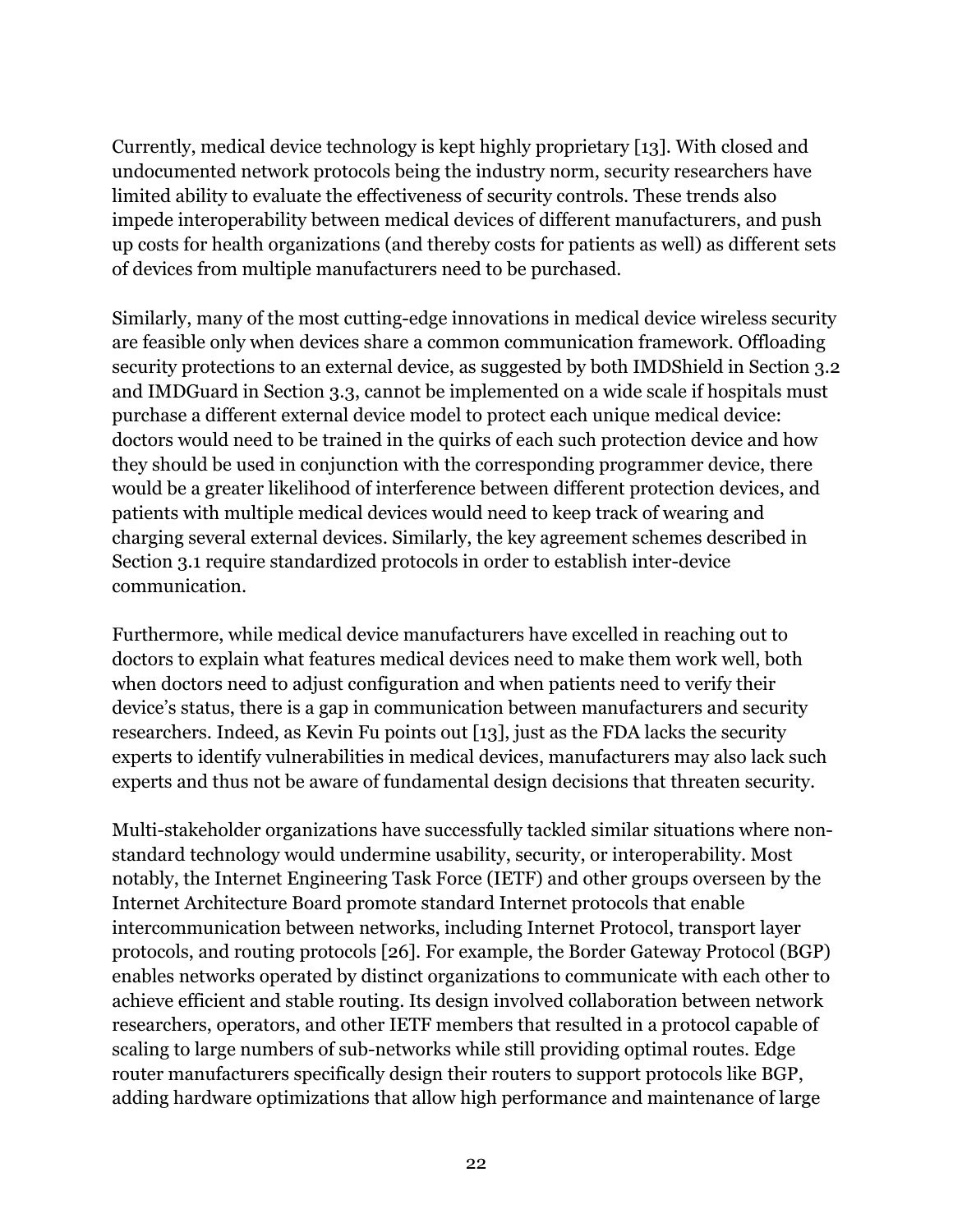routing tables. Without a standard protocol like BGP, establishing interconnection arrangements (such as peering) would be much more expensive as the involved parties would need to identify a routing protocol for the interconnection and purchase new routers for that protocol; with BGP, they would only need to link existing routers.

Likewise, the International Medical Products Anti-Counterfeiting Taskforce (IMPACT) is a multi-stakeholder organization that seeks to "to improve coordination and harmonization across and between countries so that eventually the production, trading and selling of fake medicines will cease" [27]. By combining expertise from pharmaceutical manufacturers, health regulatory agencies, national customs organizations, and other groups, IMPACT has identified key problems enabling counterfeit medicine producers to avoid prosecution and blocking trade of such products, and continues to work with both international and national enforcement authorities.

Security researchers would benefit from a multi-stakeholder organization as it could allow them access to more closely investigate existing wireless security designs in medical devices, and how they can be improved; additionally, it would open opportunities for joint efforts with manufacturers and health organizations to develop new wireless transmission security innovations that fit with the medical device model. Health organizations would be able to offer better health care when patients are not concerned about the security implications of implanted medical devices that allow commands to be sent over wireless signals.

While device manufacturers might resist the adoption of open protocols due to industry traditions, this would be outweighed by the increased security of their products that would improve not only patient safety, but also their reputation. This is especially important as news articles more and more frequently cover discoveries of critical vulnerabilities in medical devices.

Overall, establishing a multi-stakeholder group consisting of security researchers, medical device manufacturers, health organizations, and regulatory agencies, with the goals of specifying standard, open, and secure communication protocols and facilitating greater interactions between all parties, would be a significant step towards improving security. Protocols and systems produced in cooperation between manufacturers and researchers have the potential to not only be secure, but also to meet practical demands of hospitals and patients. Additionally, with the adoption of standard, open protocols, security evaluations of medical device systems can produce much more concrete results, and both security protection devices and programmer devices will become simultaneously more affordable and more secure as competition grows.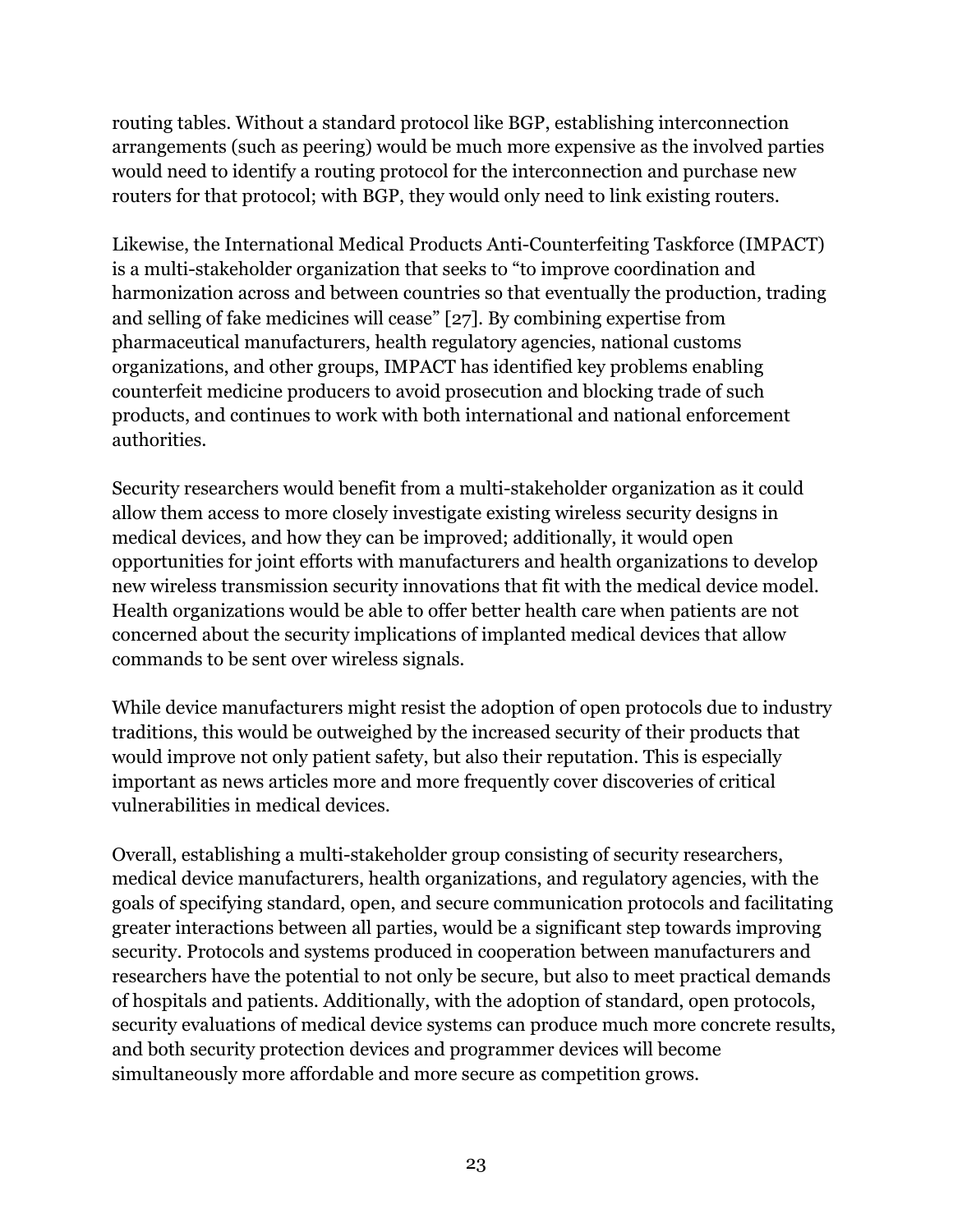# 5. Conclusions

While medical device manufacturers are making significant progress in improving the reliability of devices in normal operation, the security of wireless communication in these devices has not received as much attention. Yet, vulnerabilities often allow attackers to take full control of devices and perform actions that may gravely injure patients.

To remedy the situation, we propose policies that a) ensure resolution of security threats by requiring detailed reporting of security problems and punishing companies that fail to respond within a reasonable amount of time; and b) facilitate communication between security researchers and the medical device manufacturing industry (along with other stakeholders) by establishing a multistakeholder organization. While these recommendations do not solve the complexity of improving security in medical devices, they do put into place policies that will incentivize development of security techniques.

### References

[1] "Pacemaker hack can deliver deadly 830-volt jolt," Jeremy Kirk, ComputerWorld, 17 October 2012.

[2] "Researcher battles insulin pump maker over security flaw," Ellnor Mills, CNET, 26 August 2011.

[3] "Inside Risks: Reducing Risks of Implantable Medical Devices," Kevin Fu, *Communications of the ACM*, 52 (6), June 2009.

[4] "The Politics of the Health Insurance Portability and Accountability Act," Brian K. Atchinson and Daniel M. Fox, *Health Affairs*, 16, 1997.

[5] Health Insurance Portability and Accountability Act of 1996.

[6] "Challenges Associated with Privacy in Health Care Industry: Implementation of HIPAA and the Security Rules," Young B. Choi et al., *Journal of Medical Systems*, 30

(1), June 2005.

[7] "Modifications to the HIPAA Notification Rules," Department of Health and Human Services, 25 January 2013.

[8] "Improving the security and privacy of implantable medical devices," William H. Maisel and Tadayoshi Kohno, *New England Journal of Medicine* (362;13), 1 April 2010. [9] "HIPAA Security Enforcement is Here," Kirk J. Nahra, *IEEE Security & Privacy*, November 2008.

[10] "HHS Case Examples and Resolution Agreements," U.S. Department of Health & Human Services, <http://www.hhs.gov/ocr/privacy/hipaa/enforcement/examples/> (accessed 6 November 2014).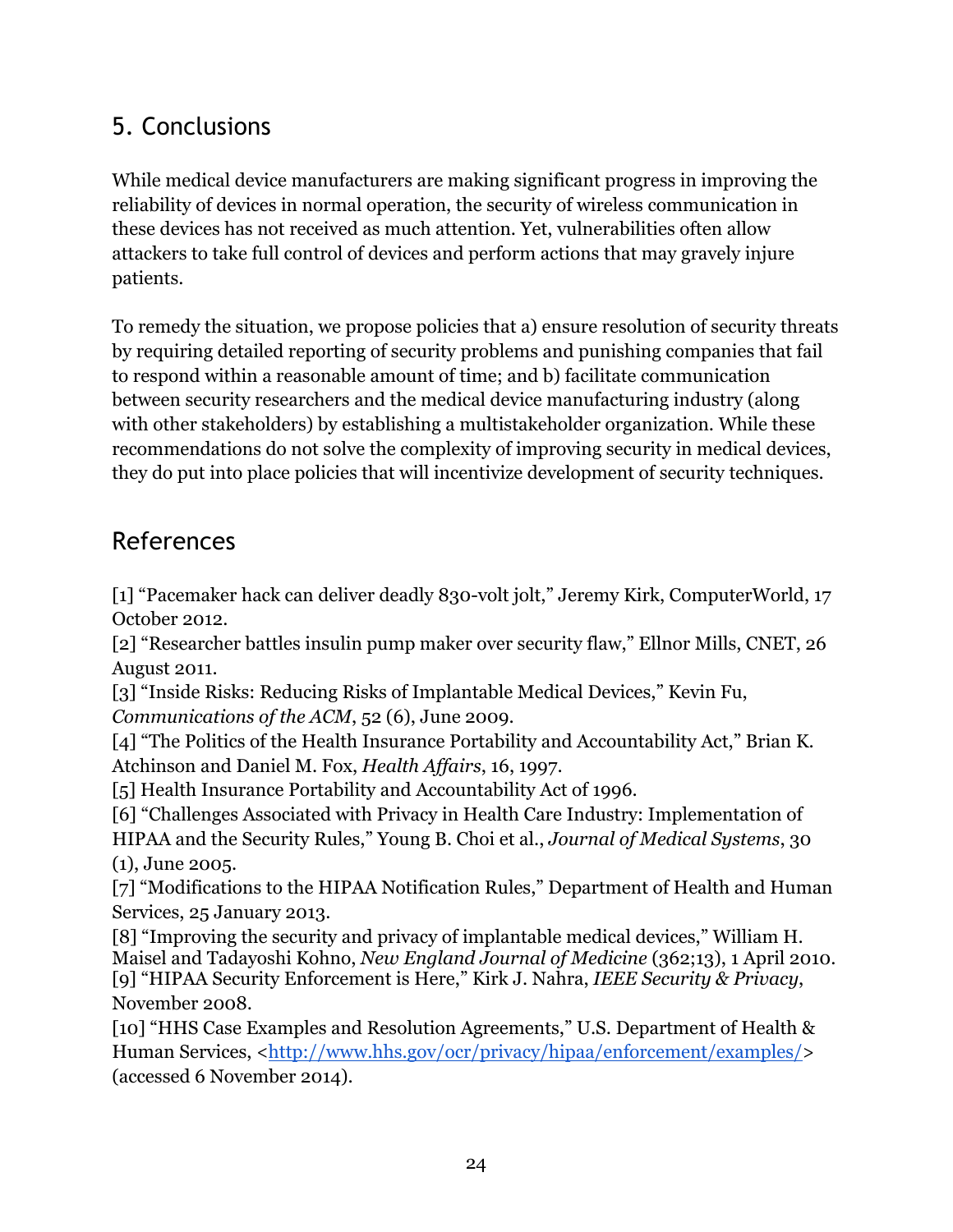[11] "Medical Device Regulation: An Introduction for the Practicing Physician," William H. Maisel, *Medicine and Public Issues*, 2004.

[12] "Medical Device Recalls and the FDA Approval Process," Diana M. Zuckerman et al., *Arch Intern Med*, 14 February 2011.

[13] "Trustworthy Medical Device Software," Kevin Fu, *Institute of Medicine Workshop on Public Health Effectiveness of the FDA*, 11 April 2011.

[14] "An Investigation of the Therac-25 Accidents," Nancy G. Leveson and Clark S. Turner, *IEEE Computer*, July 1993.

[15] "Content of Premarket Submissions for Management of Cybersecurity in Medical Devices," U.S. Food and Drug Administration, 2 October 2014.

[16] "The Internet of Things is Wildly Insecure--And Often Unpatchable," Bruce Schneier, Wired, 6 January 2014.

[17] "FTC Internet of Things Workshop," Federal Trade Commission, 19 November 2013, Transcript.

[18] "A Novel Biometrics Method to Secure Wireless Body Area Sensor Networks for Telemedicine and M-Health," Carmen C. Y. Poon et al., *IEEE Communications Magazine*, April 2006.

[19] "Security and Privacy for Implantable Medical Devices," Daniel Halperin et al., *Pervasive Computing*, January 2008.

[20] "Proximity-based Access Control for Implantable Medical Devices," Kasper B. Rasmussen et al., *ACM Conference on Computer and Communications Security*, November 2009.

[21] "A Fuzzy Committment Scheme," Ari Juels and Martin Wattenberg, *ACM Conference on Computer and Communications Security*, November 1999.

[22] "Detection of Human Breathing and Heartbeat by Remote Radar," S.I. Ivashov et al., *Progress in Electromagnetic Research Symposium*, 28 March 2004.

[23] "They Can Hear Your Heartbeats: Non-Invasive Security for Implantable Medical Devices," Gollakota et al., ACM SIGCOMM 2011, 15 August 2011.

[24] "IMDGuard: Securing Implantable Medical Devices with the External Wearable Guardian," Fengyuan Xu et al., IEEE INFOCOM 2011, 10 April 2011.

[25] Motor Vehicle Safety Defects and Recalls, NHTSA, May 2011.

[26] "The Internet, its Governance, and the Multi-Stakeholder Model," Richard Hill, *Info*, 28 November 2013.

2d

[27] IMPACT Brochure, World Health Organization, May 2008,

<http://www.who.int/impact/FinalBrochureWHA2008a.pdf>.

[28] Preemption in Medical Device Litigation: What has changed since *Riegal?*, 28, July 2012, <http://www.semmes.com/publications\_archive/litigation/pdf/preemption-inmedical-device-litigation.pdf>.

[29] The Medical Device Industry in the United States,